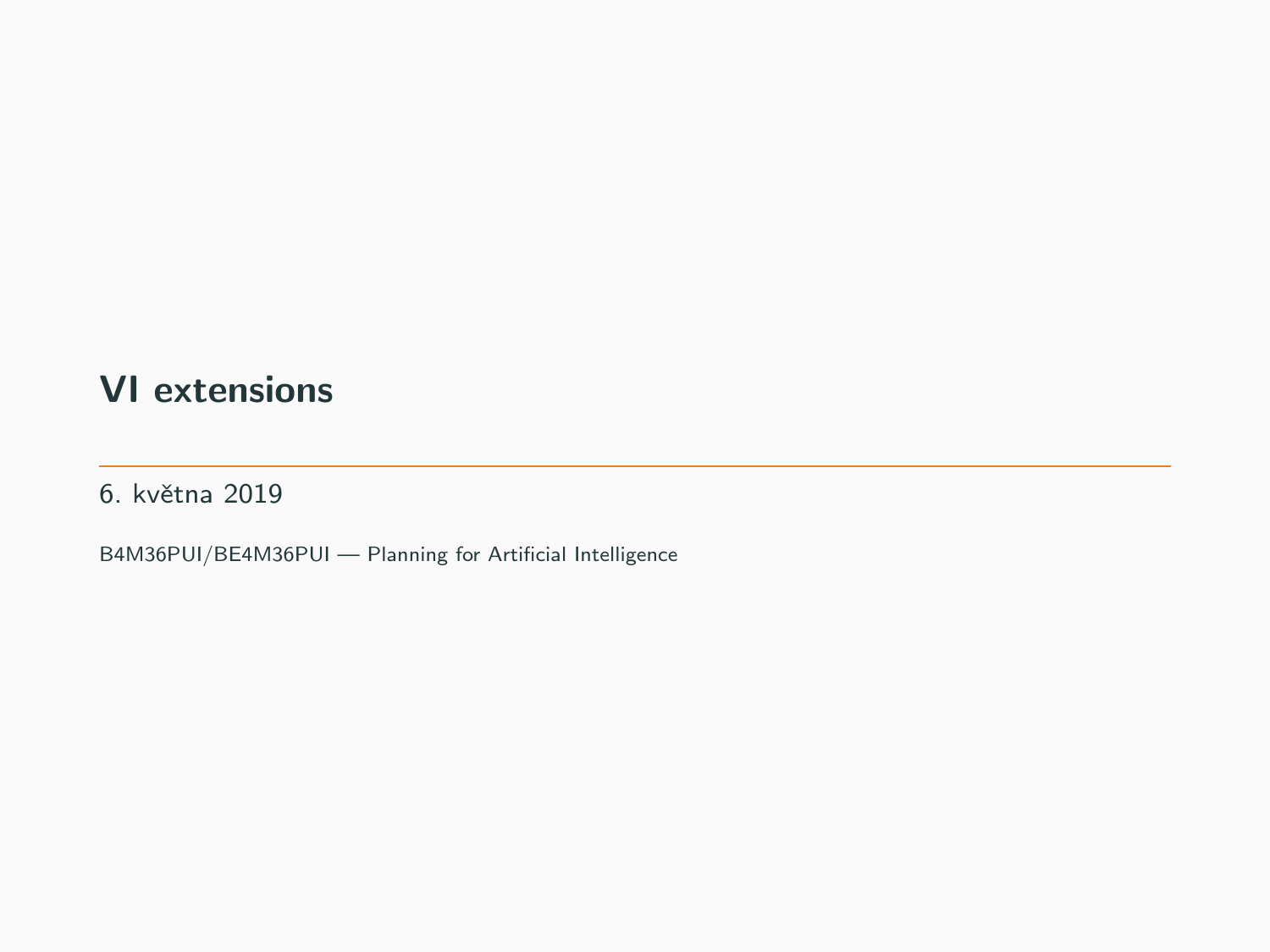- Review of MDP concepts
- Value Iteration algorithm
- VI extensions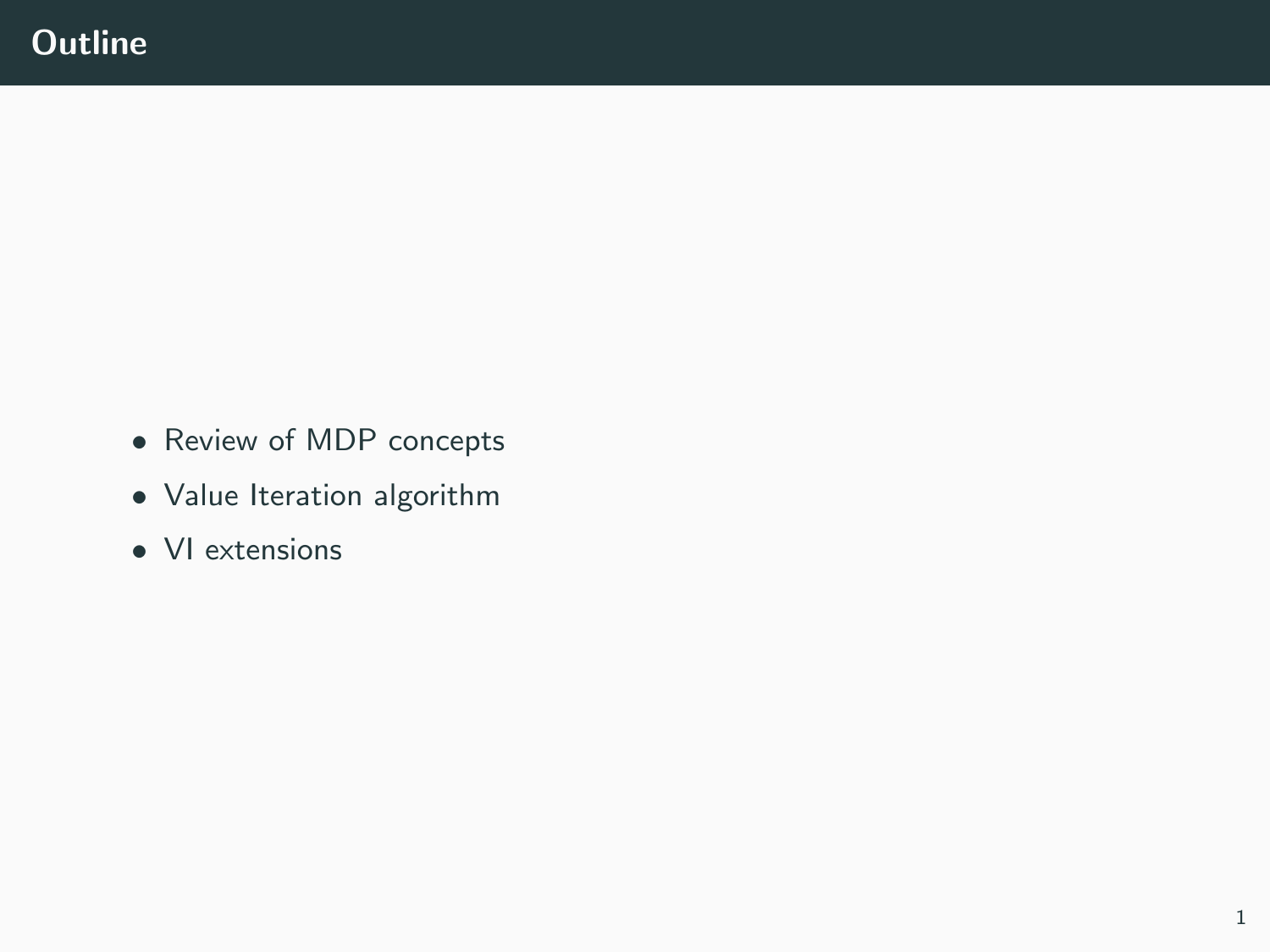# <span id="page-2-0"></span>[Review of last tutorial](#page-2-0)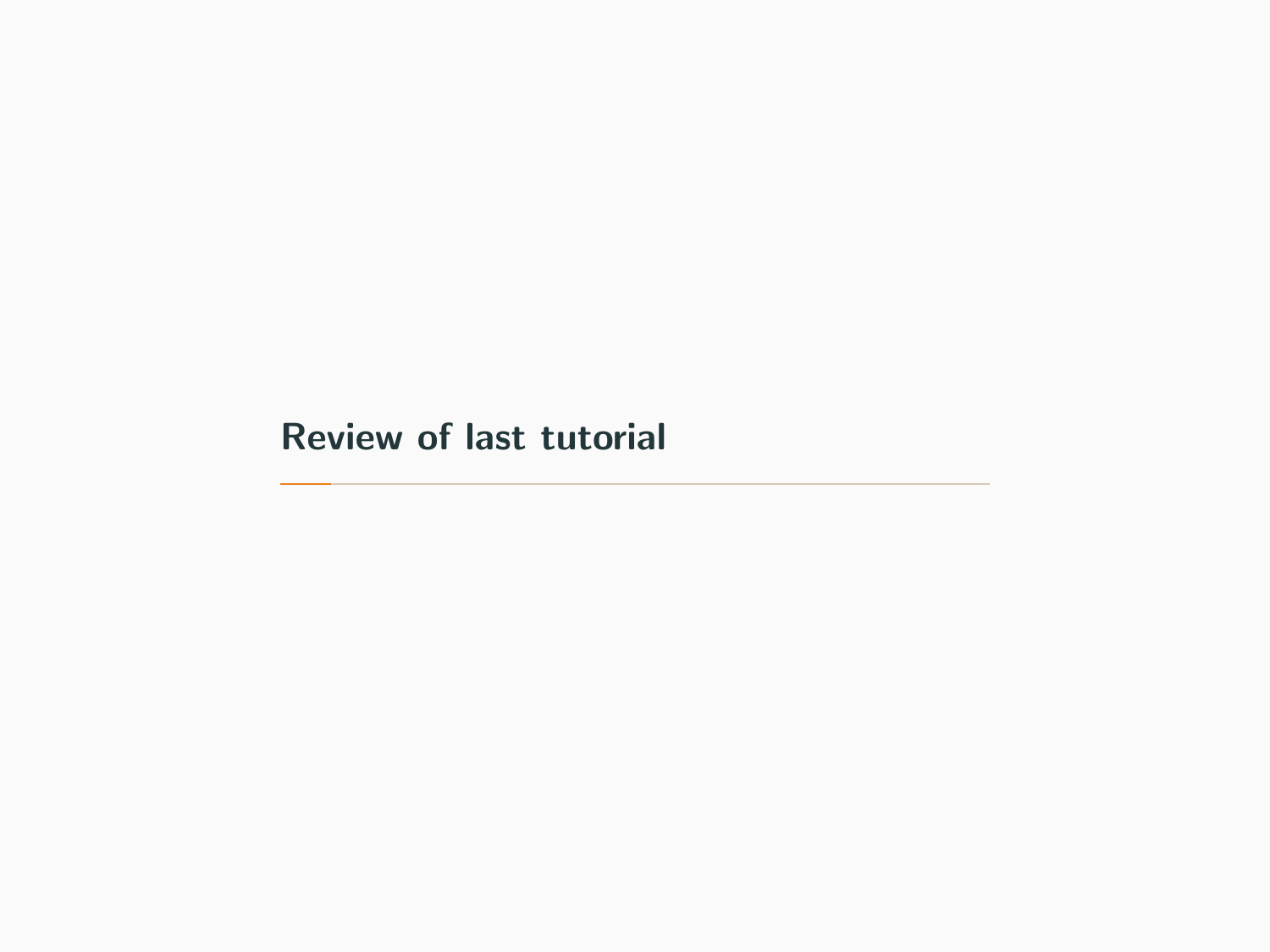# Value function of a policy

Look at the following definition of a value function of a policy for inifnite-horizon MDP. It contains multiple mistakes, correct them on a piece of paper:

#### Def: Value function of a policy for infinite-horizon MDP

Assume infinite horizon MDP with  $\gamma \in [0, 100]$ . Then let Value function of a policy  $\pi$  for every state  $s \in S$  be defined as

$$
V^{\pi}(s) = \sum_{s' \in S} R(s, \pi(s), s')R(s, \pi(s), s') + \gamma \pi(s')
$$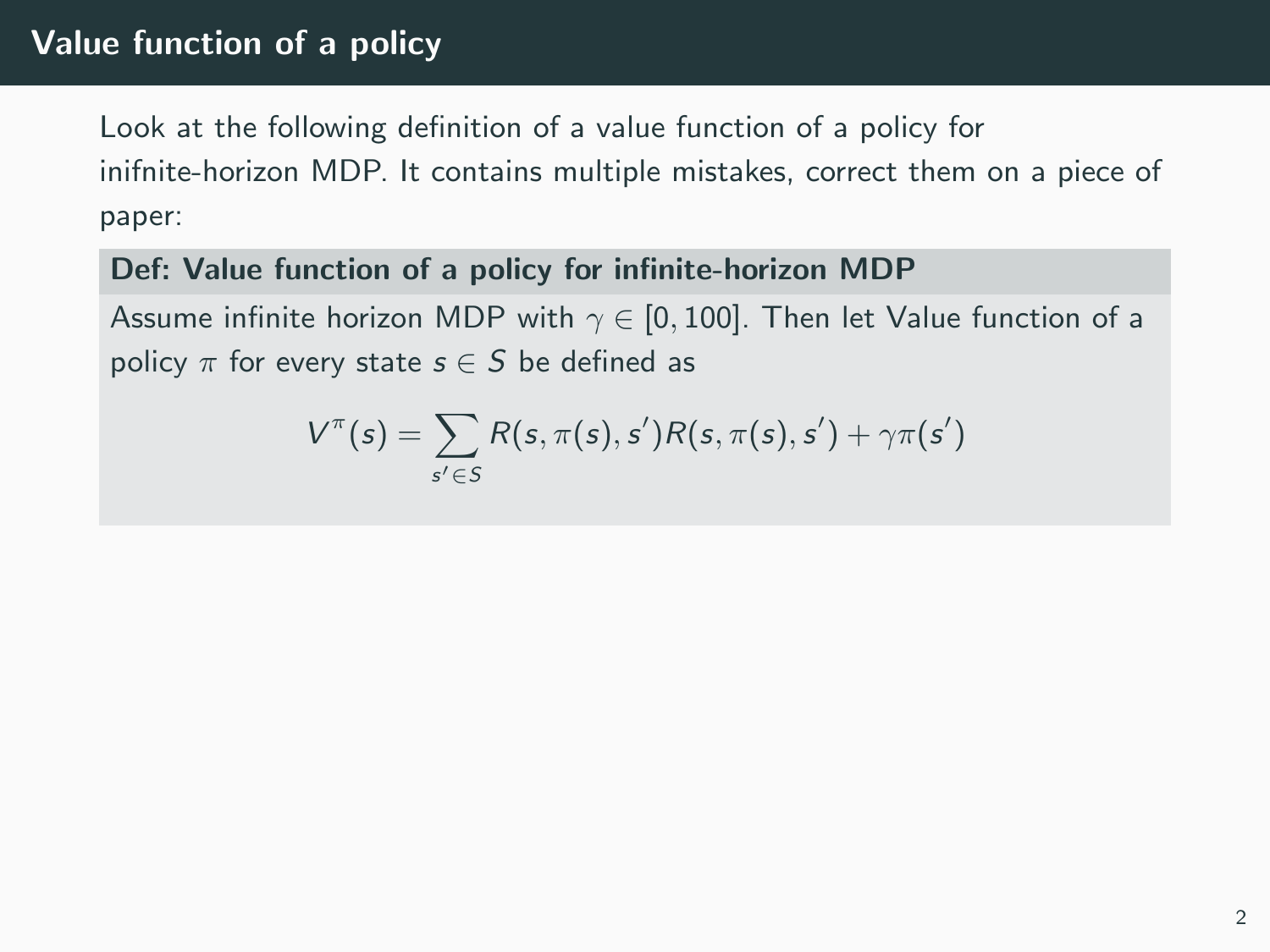## Value function of a policy

Look at the following definition of a value function of a policy for inifnite-horizon MDP. It contains multiple mistakes, correct them on a piece of paper:

#### Def: Value function of a policy for infinite-horizon MDP

Assume infinite horizon MDP with  $\gamma \in [0, 100]$ . Then let Value function of a policy  $\pi$  for every state  $s \in S$  be defined as

$$
V^{\pi}(s) = \sum_{s' \in S} R(s, \pi(s), s')R(s, \pi(s), s') + \gamma \pi(s')
$$

$$
\gamma \in [0,1)
$$
  

$$
V^{\pi}(s) = \sum_{s' \in S} T(s, \pi(s), s')[R(s, \pi(s), s') + \gamma V^{\pi}(s')]
$$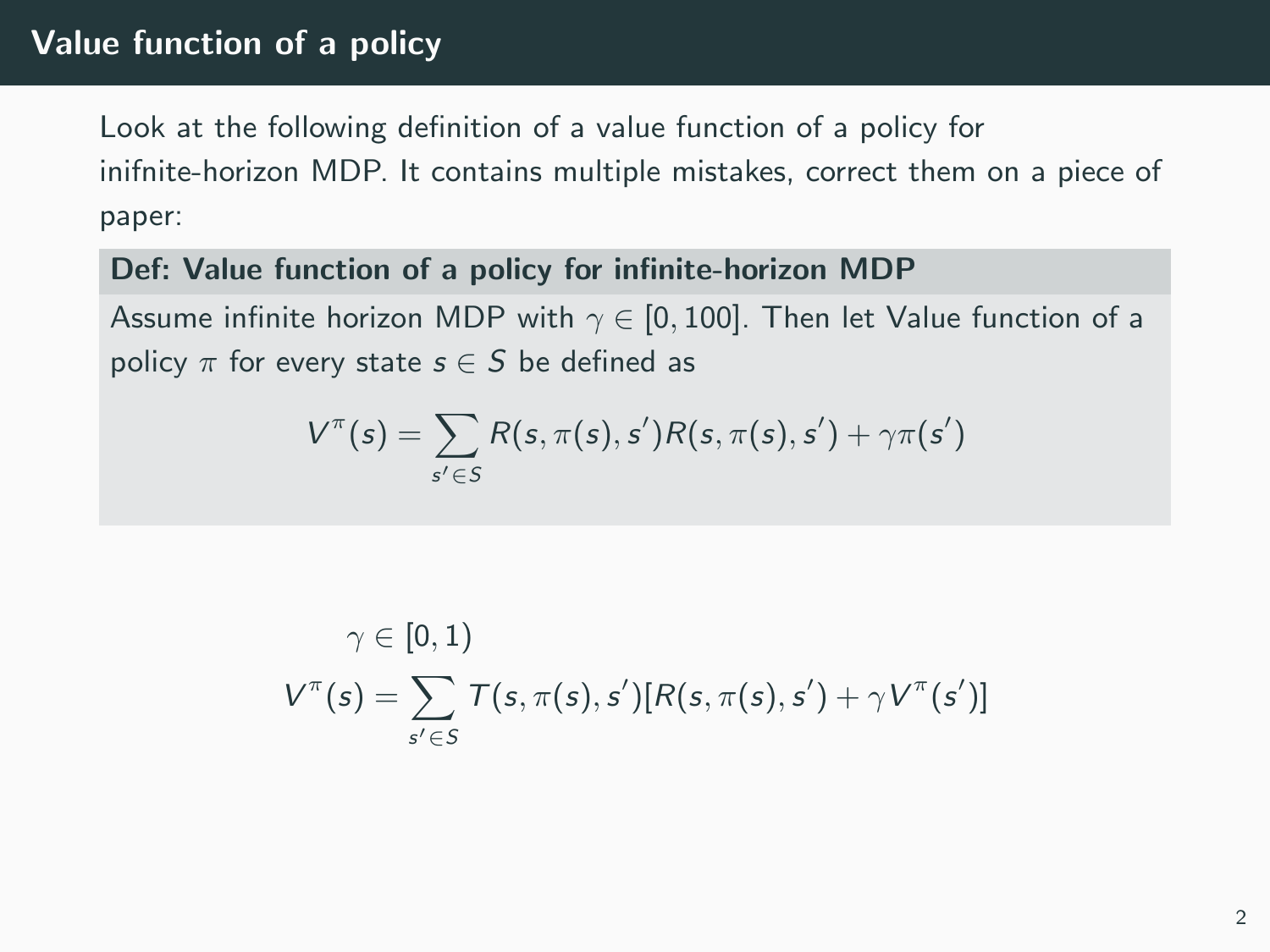## Value function of a policy

Look at the following definition of a value function of a policy for inifnite-horizon MDP. It contains multiple mistakes, correct them on a piece of paper:

#### Def: Value function of a policy for infinite-horizon MDP

Assume infinite horizon MDP with  $\gamma \in [0, 100]$ . Then let Value function of a policy  $\pi$  for every state  $s \in S$  be defined as

$$
V^{\pi}(s) = \sum_{s' \in S} R(s, \pi(s), s')R(s, \pi(s), s') + \gamma \pi(s')
$$

$$
\gamma \in [0,1)
$$
  

$$
V^{\pi}(s) = \sum_{s' \in S} T(s, \pi(s), s')[R(s, \pi(s), s') + \gamma V^{\pi}(s')]
$$

Question: Difference to def. of an optimal value function?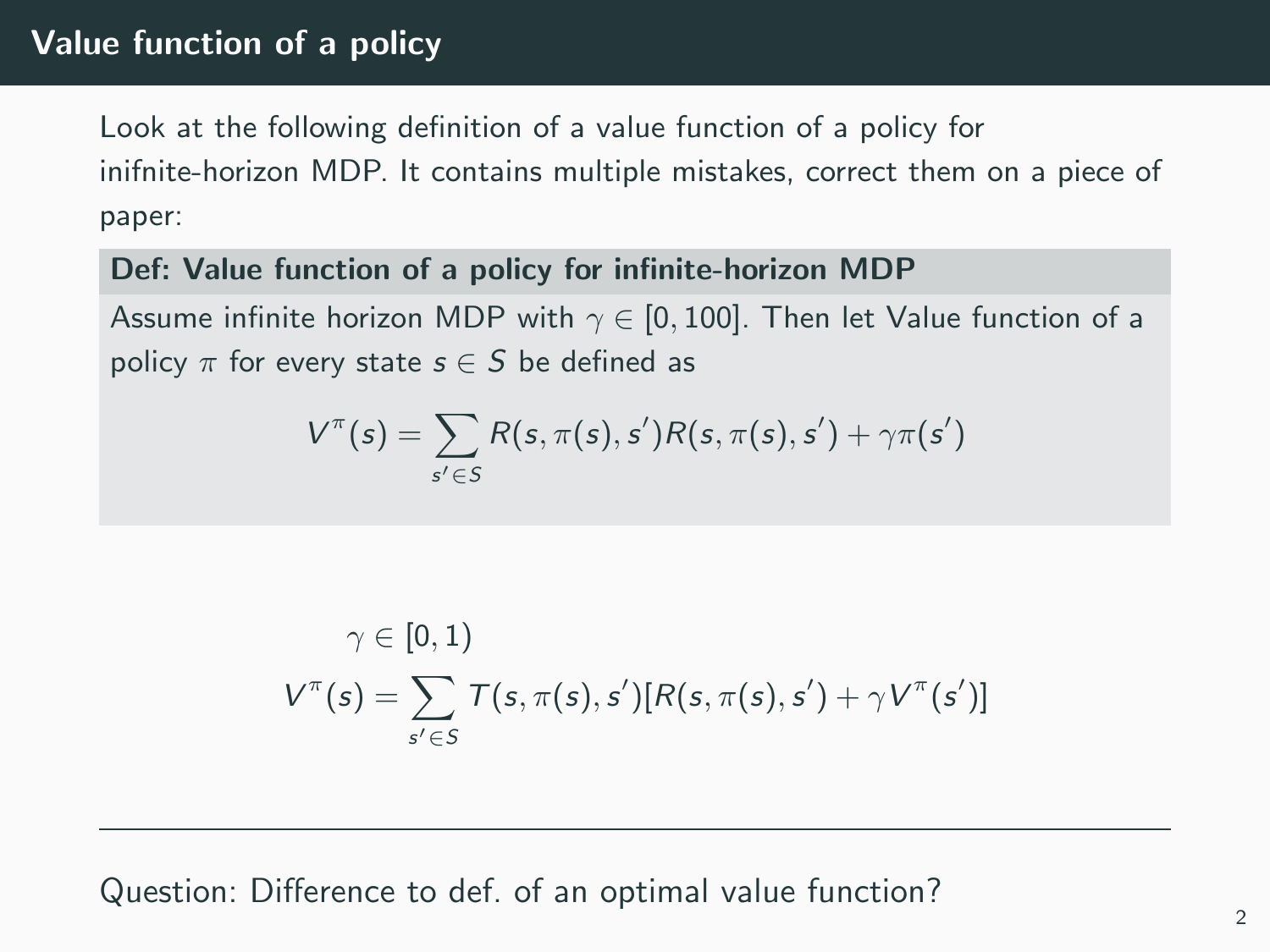### Bellman Equations

Write down equations for finding a value function of a policy  $\pi$ . How would you solve these equations?

$$
\mathcal{T}(S_0,a_0,S_1)=0.6
$$

$$
\mathcal{T}(S_0,a_0,S_2)=0.4
$$

 $\bullet$  T:  $\mathcal{T}(S_1, a_1, S_3) = 1$  $T(S_2, a_2, S_3) = 0.7$  $T(S_2, a_2, S_0) = 0.3$ •  $R: R(S_2, a_2, S_3) = 4$  $R(S_0, a_0, S_1) = 5$  $R(S_0, a_0, S_2) = 2$  $R(S_1, a_1, S_3) = 1$  $R(S_2, a_2, S_0) = 3$  $R(S_1, a_3, S_4) = 4$  $R(S_2, a_4, S_3) = 10$ 

- $S: S_0, S_1, S_2, S_3, S_4$
- A:  $a_0$ ,  $a_1$ ,  $a_2$ ,  $a_3$ ,  $a_4$ )

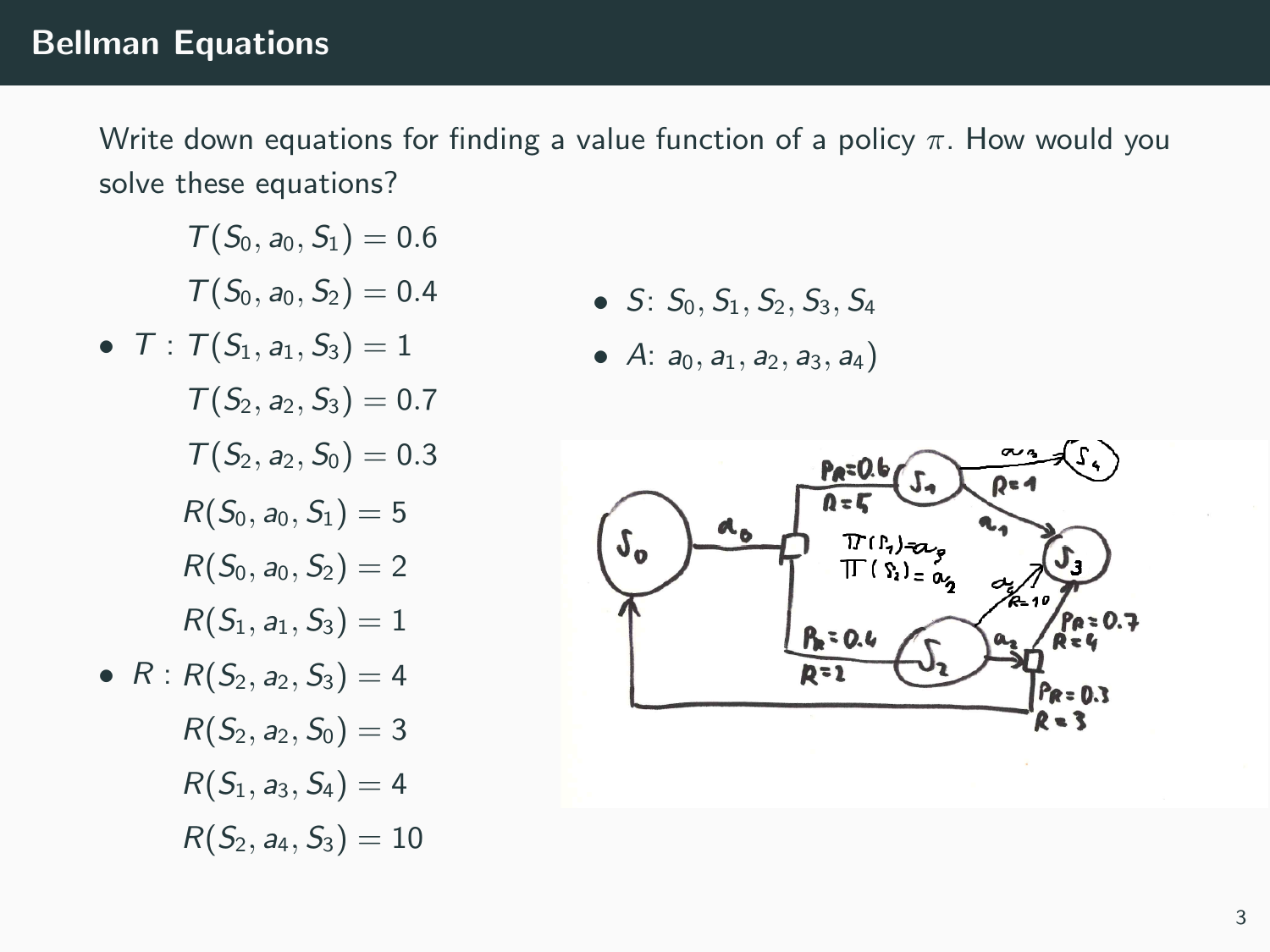<span id="page-7-0"></span>[Value Iteration](#page-7-0)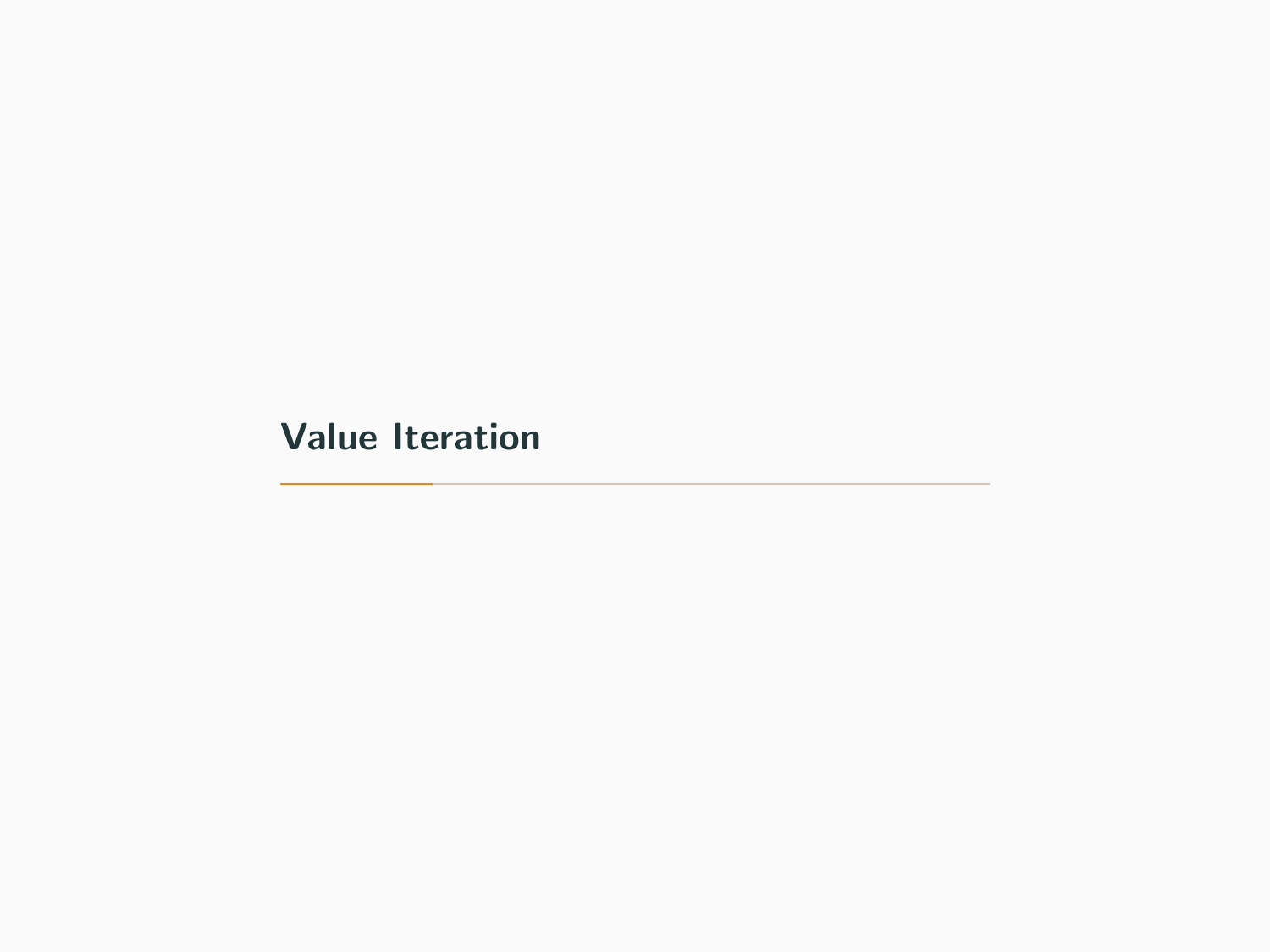Basic algorithm for finding solution of Bellman Equations iteratively.

- 1. initialize  $V_0$  arbitrarily for each state, e.g to 0, set  $n = 0$
- 2. Set  $n = n + 1$ .
- 3. Compute Bellman Backup, i.e. for each  $s \in S$ :

3.1  $V_n(s) = \max_{a \in A} \sum_{s' \in S} T(s, a, s') [R(s, a, s') + \gamma V_{n-1}(s')]$ 

4. GOTO 2.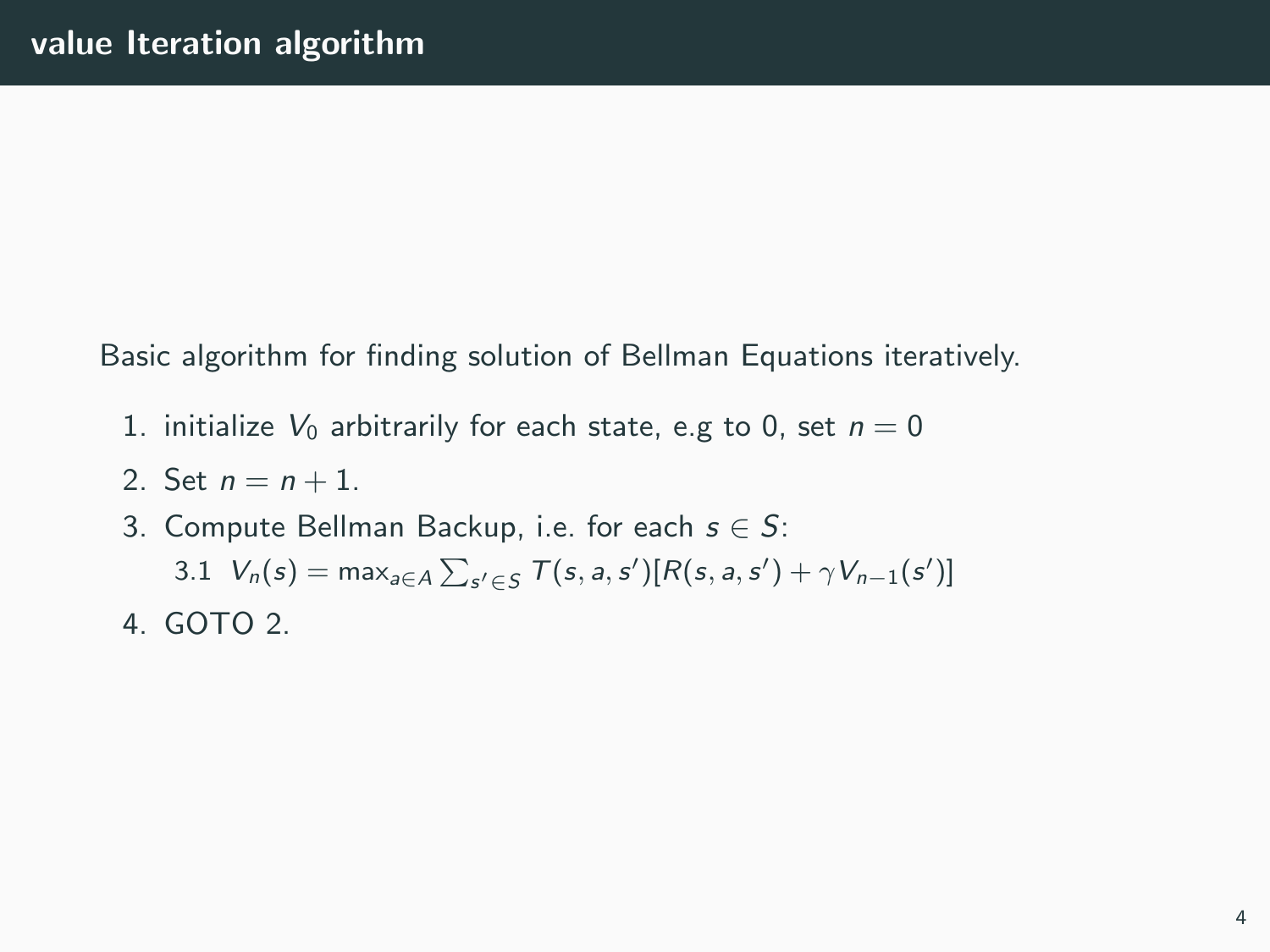Robot Emil-like domain. Assuming  $\gamma = 1$ . Using VI, initializing  $\forall s \; V_0(s) = 0$ , calculate  $V_1$ ,  $V_2$ ,  $V_3$  for the nine states around  $+10$  tile.

- Moving into edges gives -1 reward
- Moving onto marked tiles gives corresponding reward

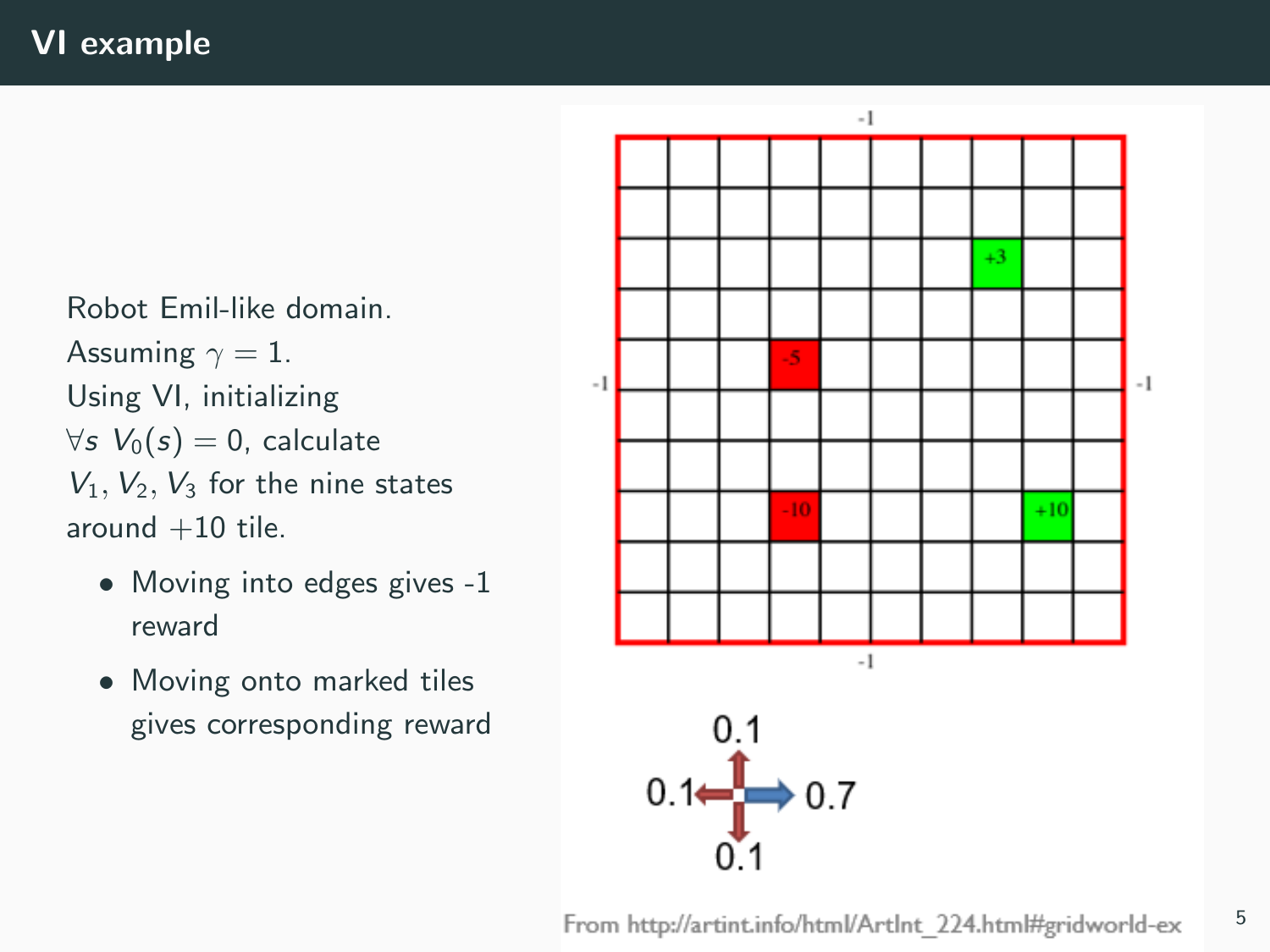Basic algorithm for finding solution of Bellman Equations iteratively.

- 1. initialize  $V_0$  arbitrarily for each state, e.g to 0, set  $n = 0$
- 2. Set  $n = n + 1$ .
- 3. Compute Bellman Backup, i.e. for each  $s \in S$ :
	- 3.1  $V_n(s) = \max_{a \in A} \sum_{s' \in S} T(s, a, s') [R(s, a, s') + \gamma V_{n-1}(s')]$
- 4. GOTO 2.

Question: Does it converge? How fast? When do we stop?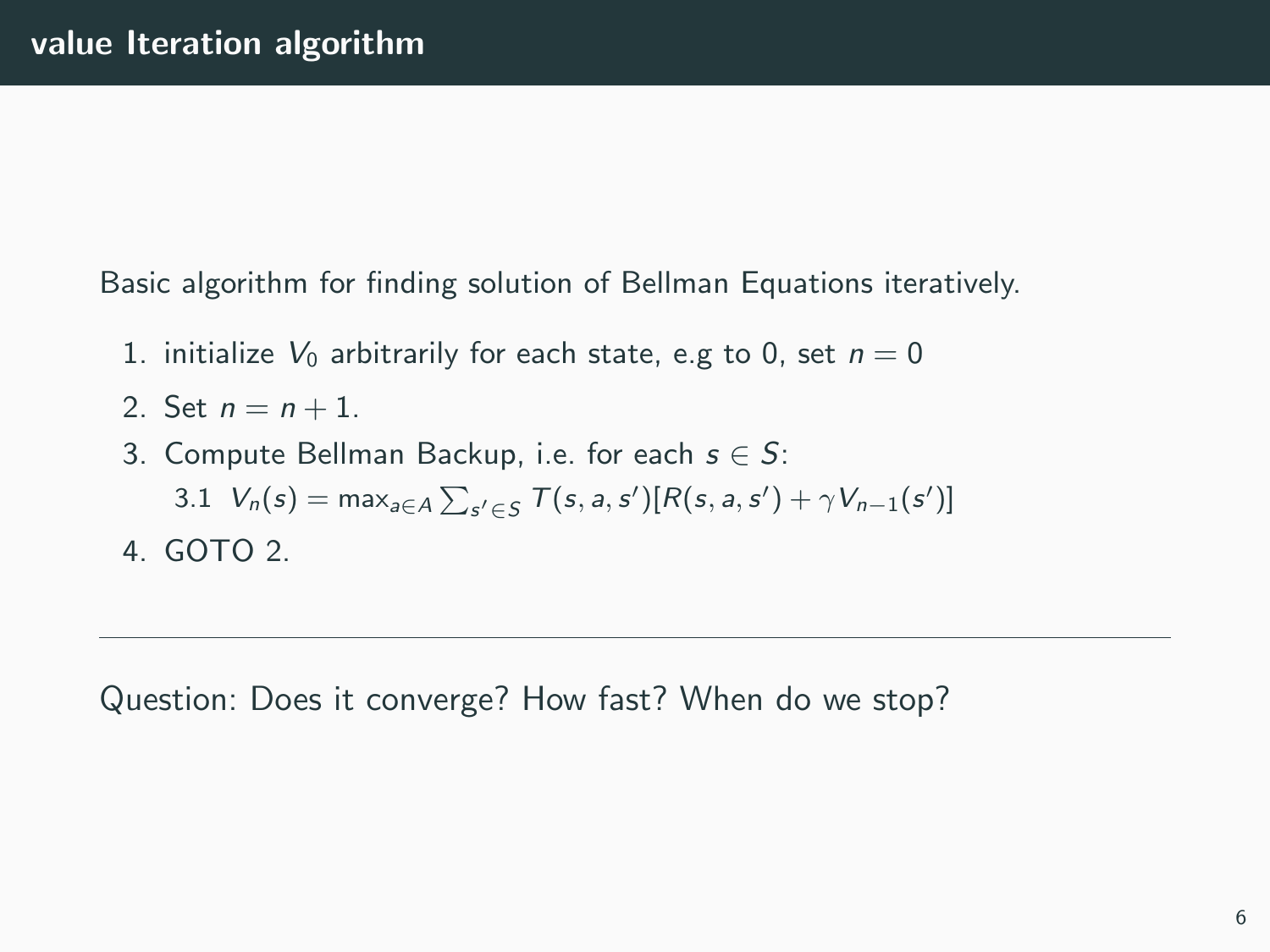### Def: Residual

Residual of value function  $V_n$  from  $V_{n+1}$  at state  $s \in S$  is defined by:

$$
Res^{V_n}(s)=|V_n(s)-V_{n+1}(s)|
$$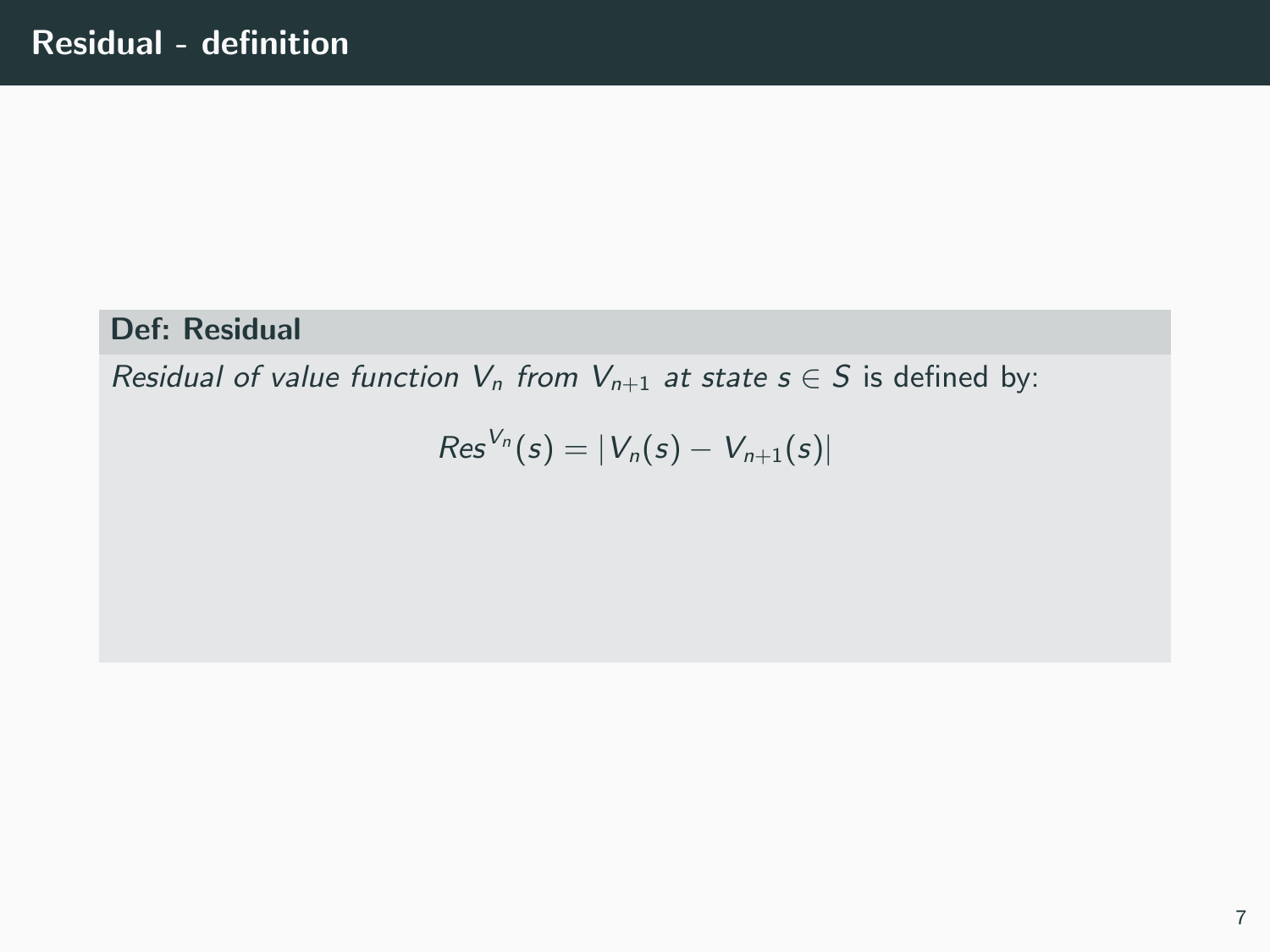### Def: Residual

Residual of value function  $V_n$  from  $V_{n+1}$  at state  $s \in S$  is defined by:

$$
Res^{V_n}(s)=|V_n(s)-V_{n+1}(s)|
$$

Residual of value function  $V$  from  $V'$  is given by:

$$
Res^{V_n} = ||V_n - V_{n+1}||_{\infty} = \max_{s} |V_n(s) - V_{n+1}(s)|
$$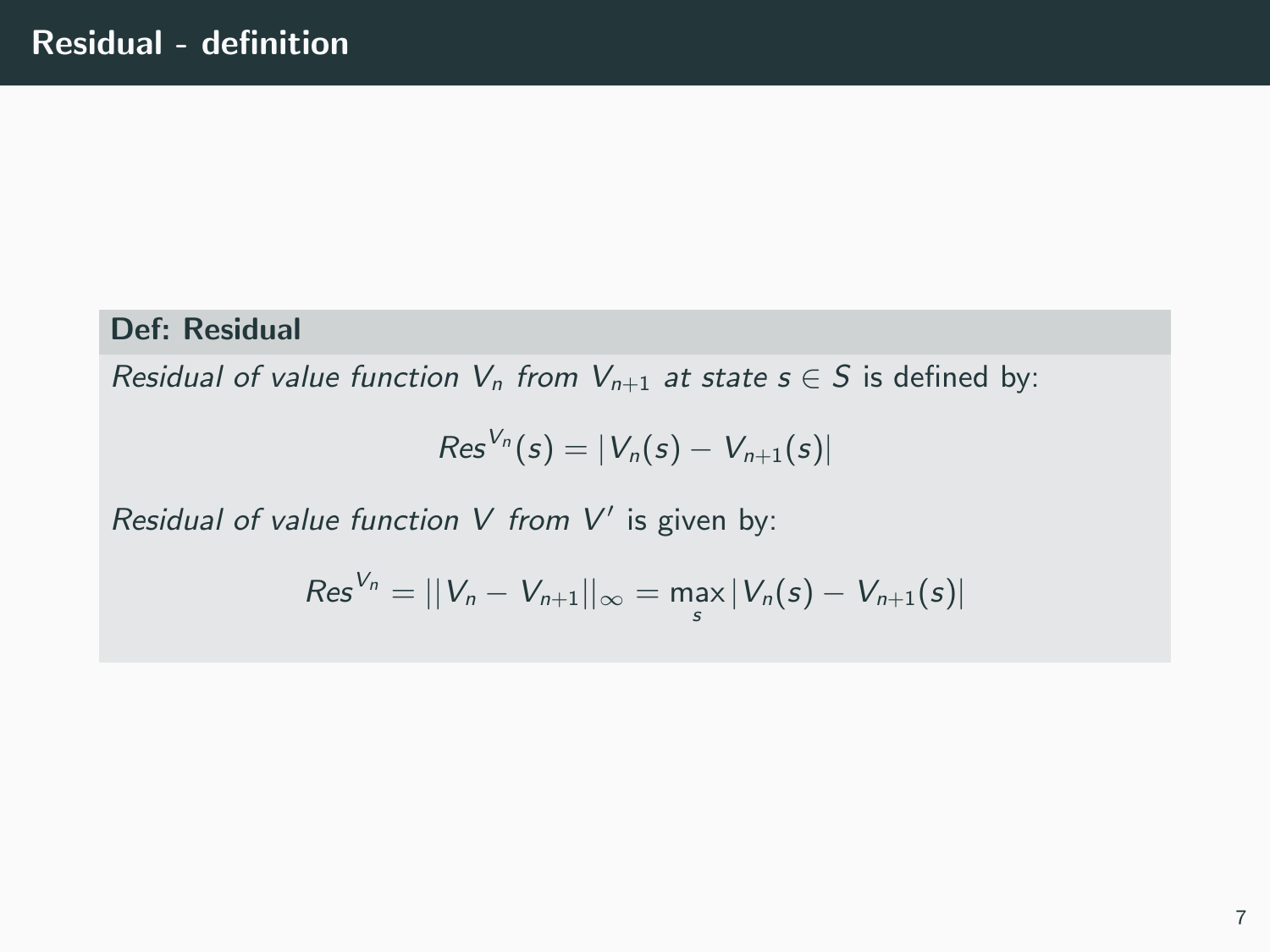Stopping criterion: When residual of consecutive value functions is below low value of  $\epsilon$ :

$$
||V_n - V_{n+1}|| < \epsilon
$$

However, this does not imply  $\epsilon$  distance of value of greedy policy from optimal value function.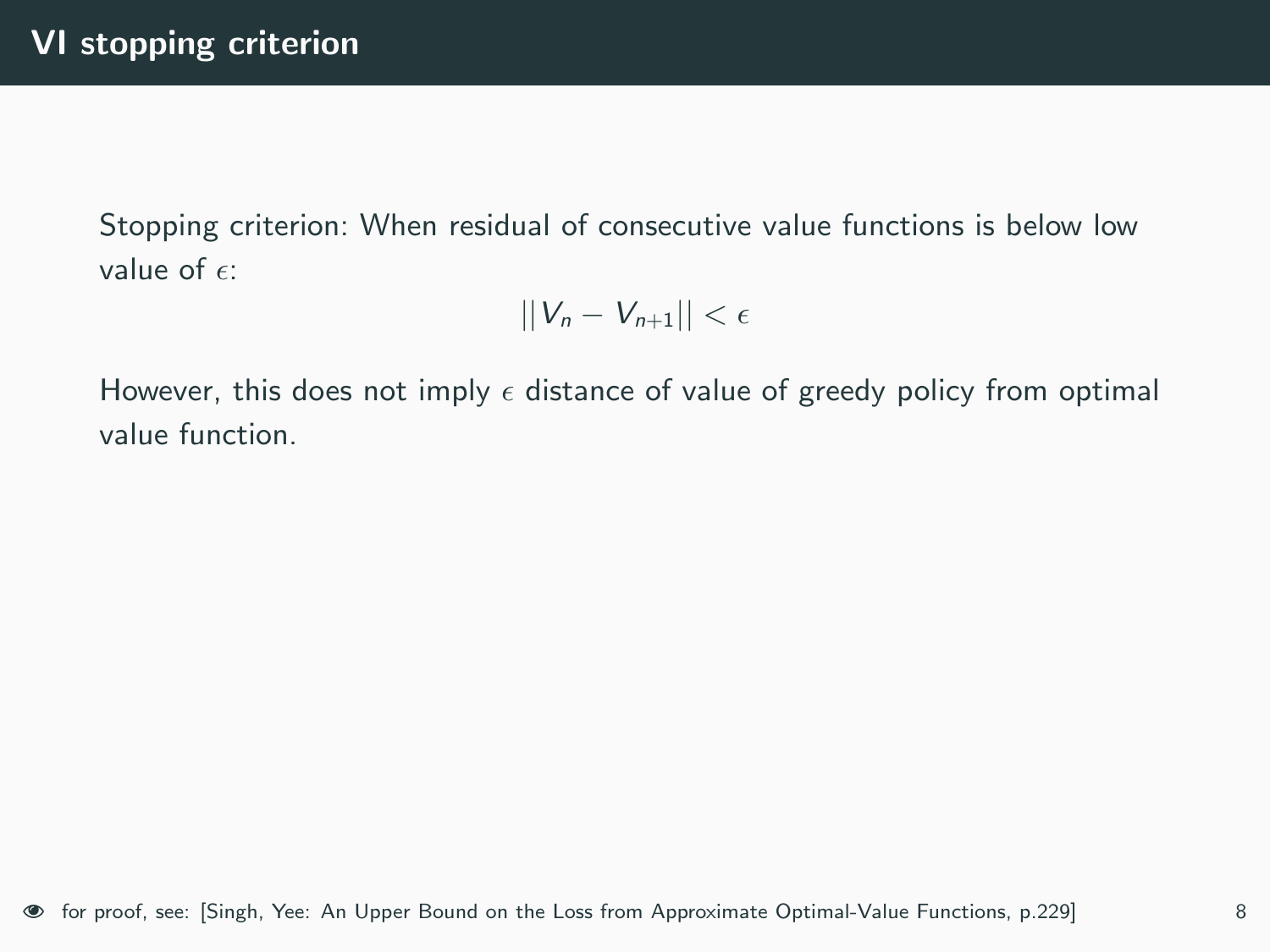Stopping criterion: When residual of consecutive value functions is below low value of  $\epsilon$ :

$$
||V_n - V_{n+1}|| < \epsilon
$$

However, this does not imply  $\epsilon$  distance of value of greedy policy from optimal value function.

Theorems for general MDP exist of form:

 $V_n$ ,  $V^*$ as above  $\implies \forall s |V_n(s) - V^*(s)| < \epsilon$ (Some MDP dependent term)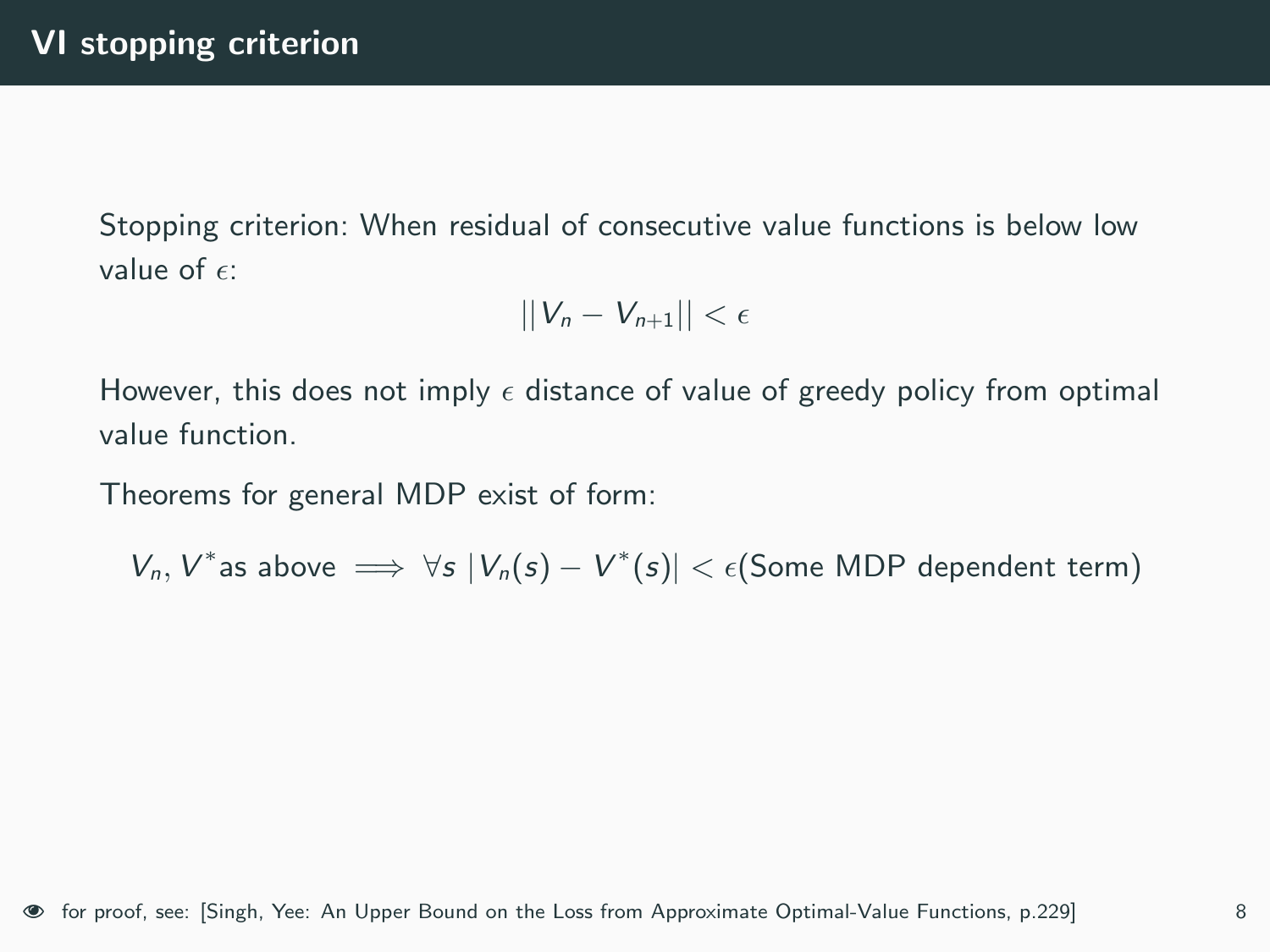Stopping criterion: When residual of consecutive value functions is below low value of  $\epsilon$ :

$$
||V_n - V_{n+1}|| < \epsilon
$$

However, this does not imply  $\epsilon$  distance of value of greedy policy from optimal value function.

Theorems for general MDP exist of form:

 $V_n$ ,  $V^*$ as above  $\implies \forall s |V_n(s) - V^*(s)| < \epsilon$ (Some MDP dependent term)

In case of discounted ( $\gamma$  < 1) infinite-horizon MDPs:

$$
V_n, V^* \text{as above} \implies \forall s \ |V_n(s) - V^*(s)| < 2\frac{\epsilon \gamma}{1-\gamma}
$$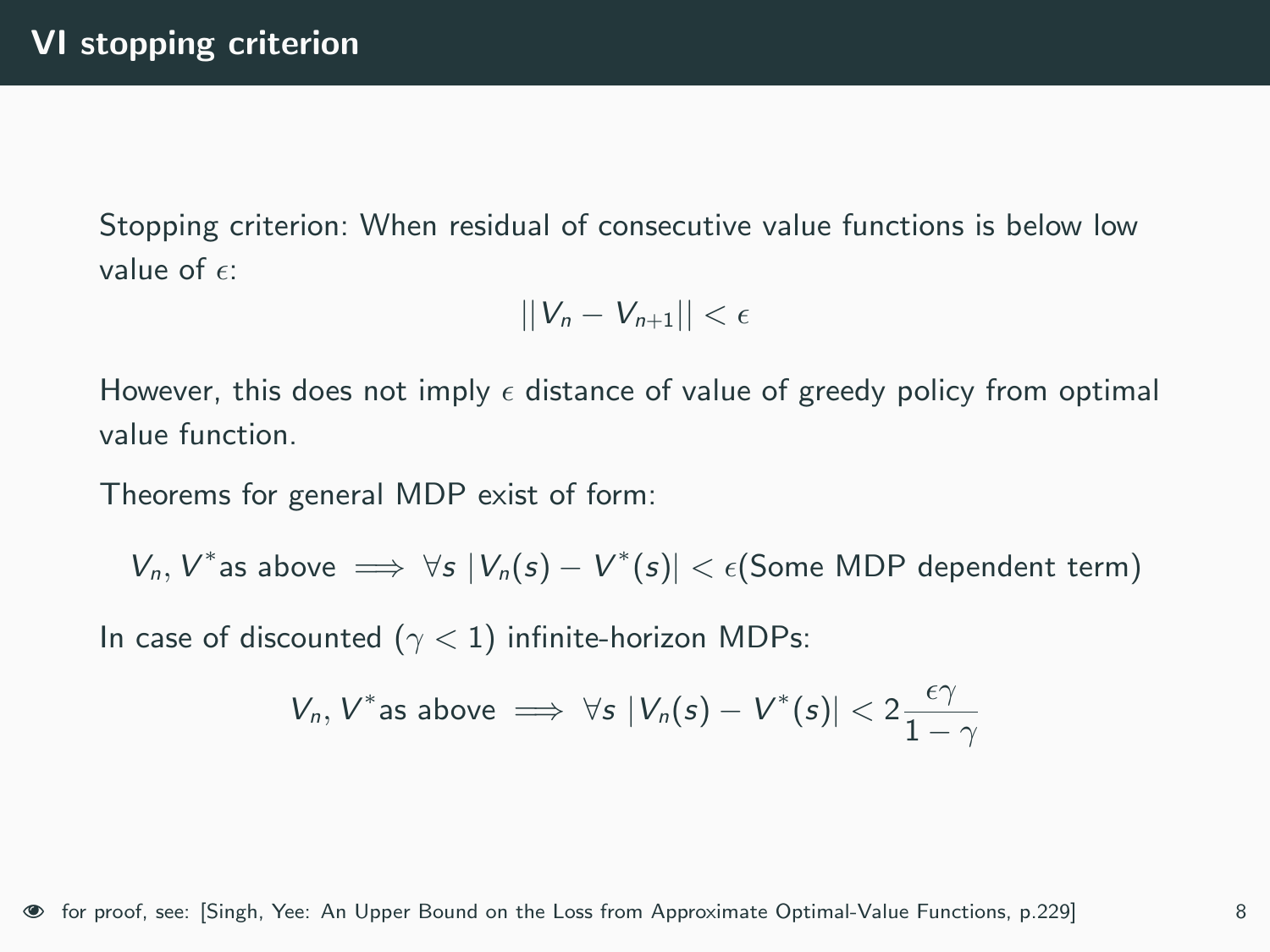- 1. initialize  $V_0$  arbitrarily for each state, e.g to 0, set  $n = 0$
- 2. Set  $n = n + 1$ .
- 3. Compute Bellman Backup, i.e. for each  $s \in S$ :
	- 3.1  $V_n(s) = \max_{a \in A} \sum_{s' \in S} T(s, a, s') [R(s, a, s') + \gamma V_{n-1}(s')]$
	- 3.2 Calculate residual  $Res = \max_{s \in S} |V_n(s) V_{n-1}(s)|$
- 4. if  $res > \epsilon$  GOTO 2. else TERMINATE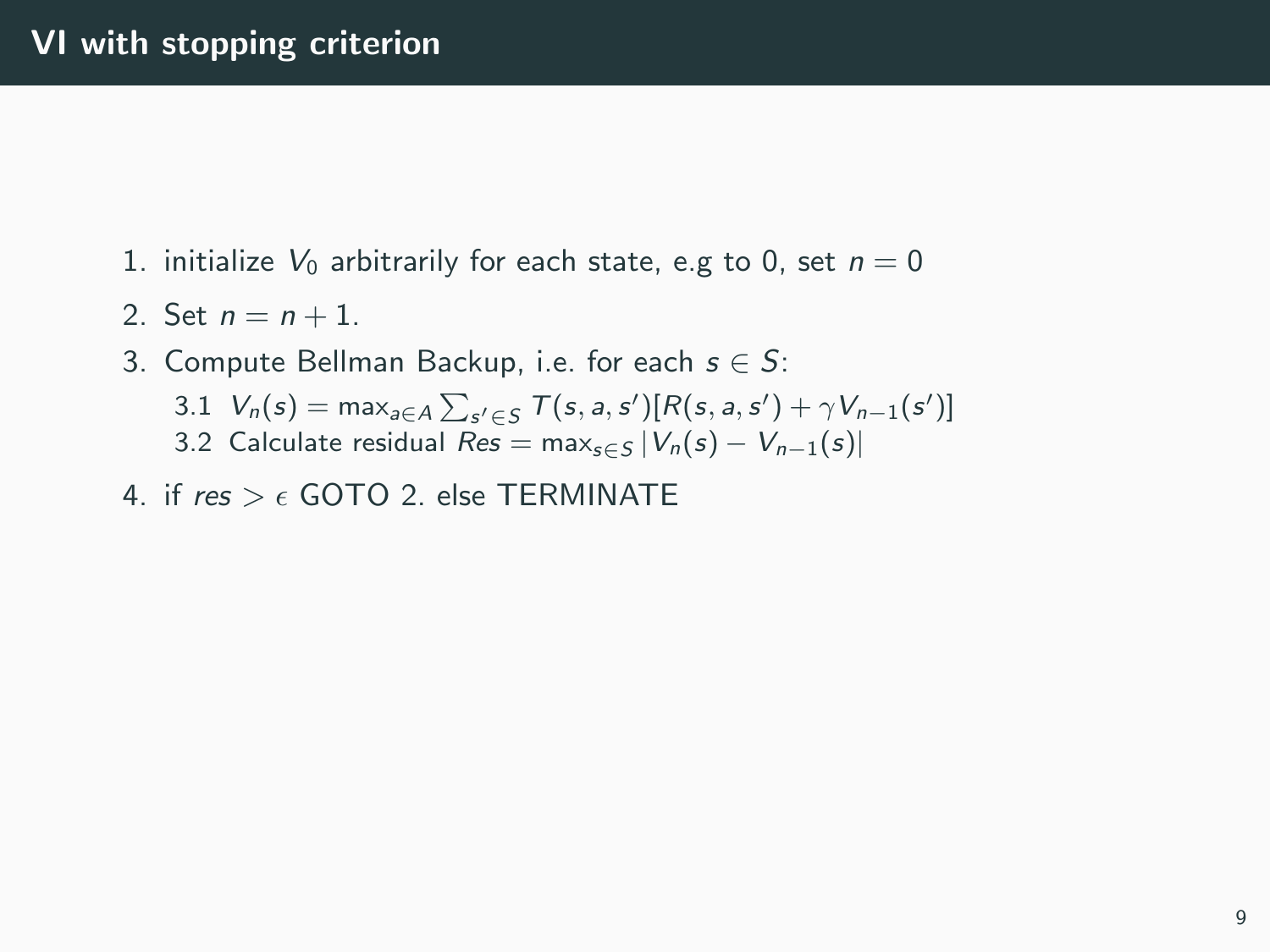- 1. initialize  $V_0$  arbitrarily for each state, e.g to 0, set  $n = 0$
- 2. Set  $n = n + 1$ .
- 3. Compute Bellman Backup, i.e. for each  $s \in S$ :
	- 3.1  $V_n(s) = \max_{a \in A} \sum_{s' \in S} T(s, a, s') [R(s, a, s') + \gamma V_{n-1}(s')]$
	- 3.2 Calculate residual  $Res = \max_{s \in S} |V_n(s) V_{n-1}(s)|$
- 4. if  $res > \epsilon$  GOTO 2. else TERMINATE

Question: What is the policy?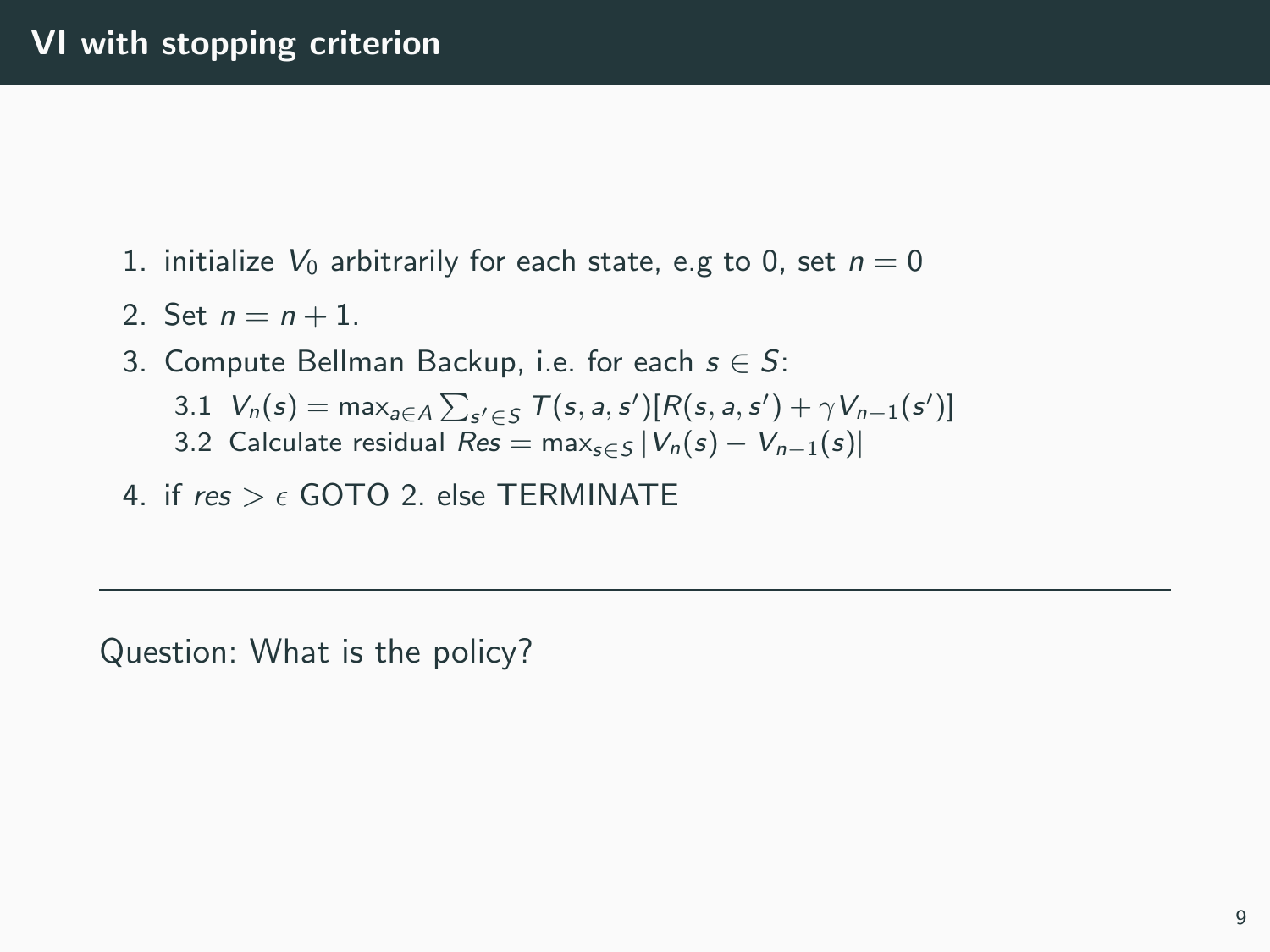- 1. initialize  $V_0$  arbitrarily for each state, e.g to 0, set  $n = 0$
- 2. Set  $n = n + 1$ .
- 3. Compute Bellman Backup, i.e. for each  $s \in S$ :
	- 3.1  $V_n(s) = \max_{a \in A} \sum_{s' \in S} T(s, a, s') [R(s, a, s') + \gamma V_{n-1}(s')]$
	- 3.2 Calculate residual  $Res = \max_{s \in S} |V_n(s) V_{n-1}(s)|$
- 4. if  $res > \epsilon$  GOTO 2. else TERMINATE

Question: What is the policy?

• Greedy policy  $\pi_n^V$  is the policy given as argmax of  $V_n$ .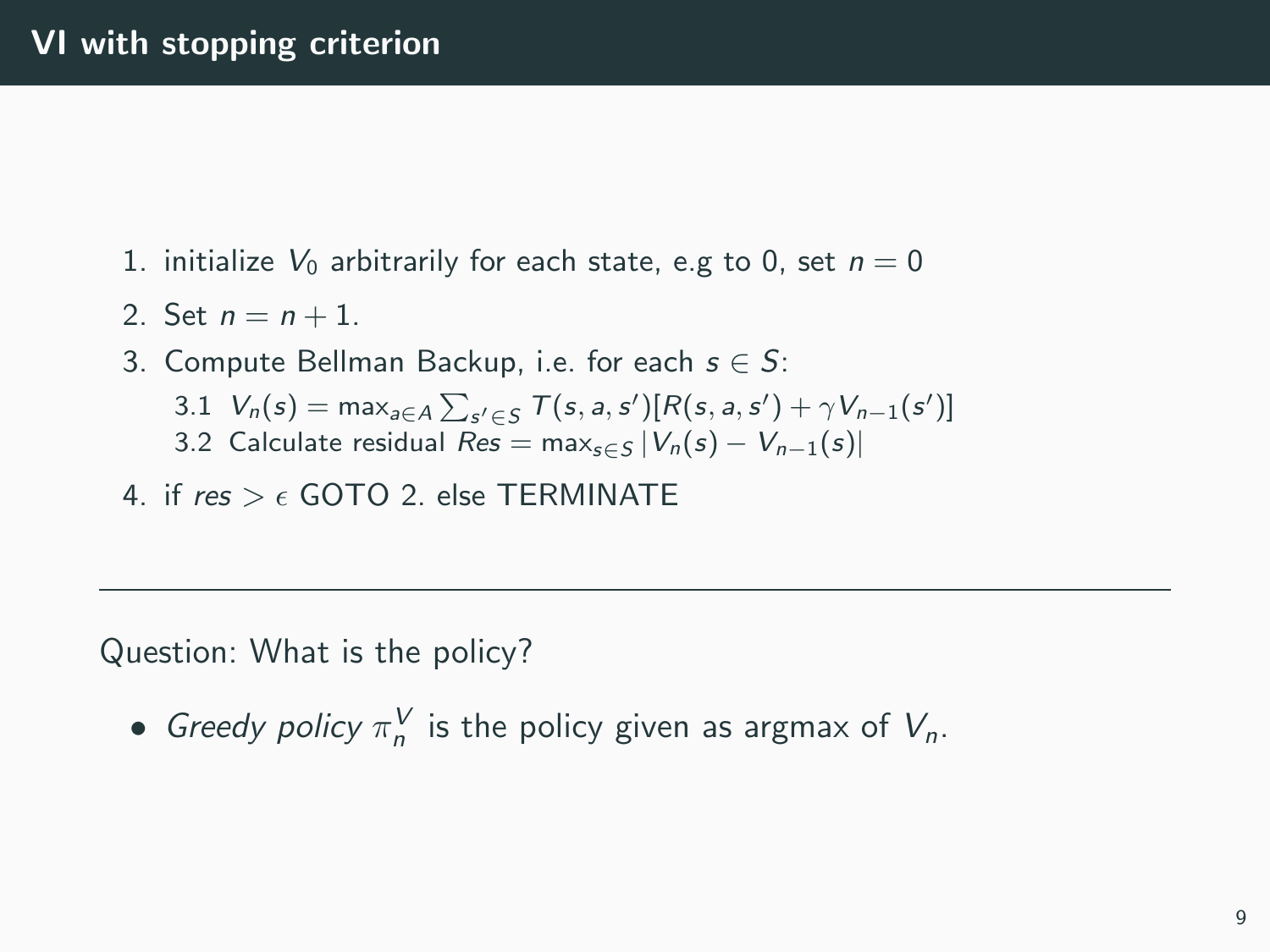- Convergence: VI converges from any initialization (unlike PI)
- Termination: when residual is "small"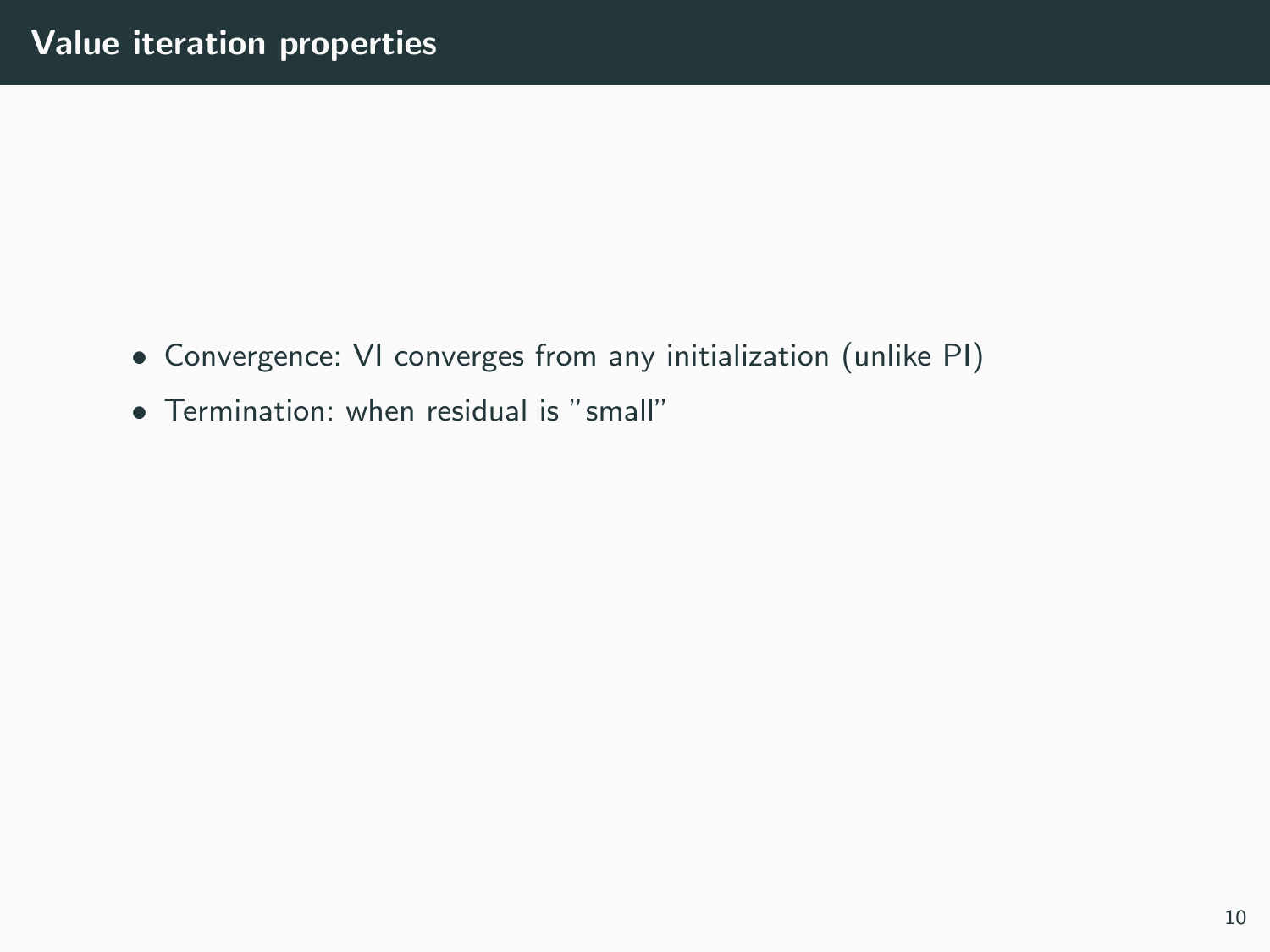- Convergence: VI converges from any initialization (unlike PI)
- Termination: when residual is "small"

Question: What are the memory requirements of VI?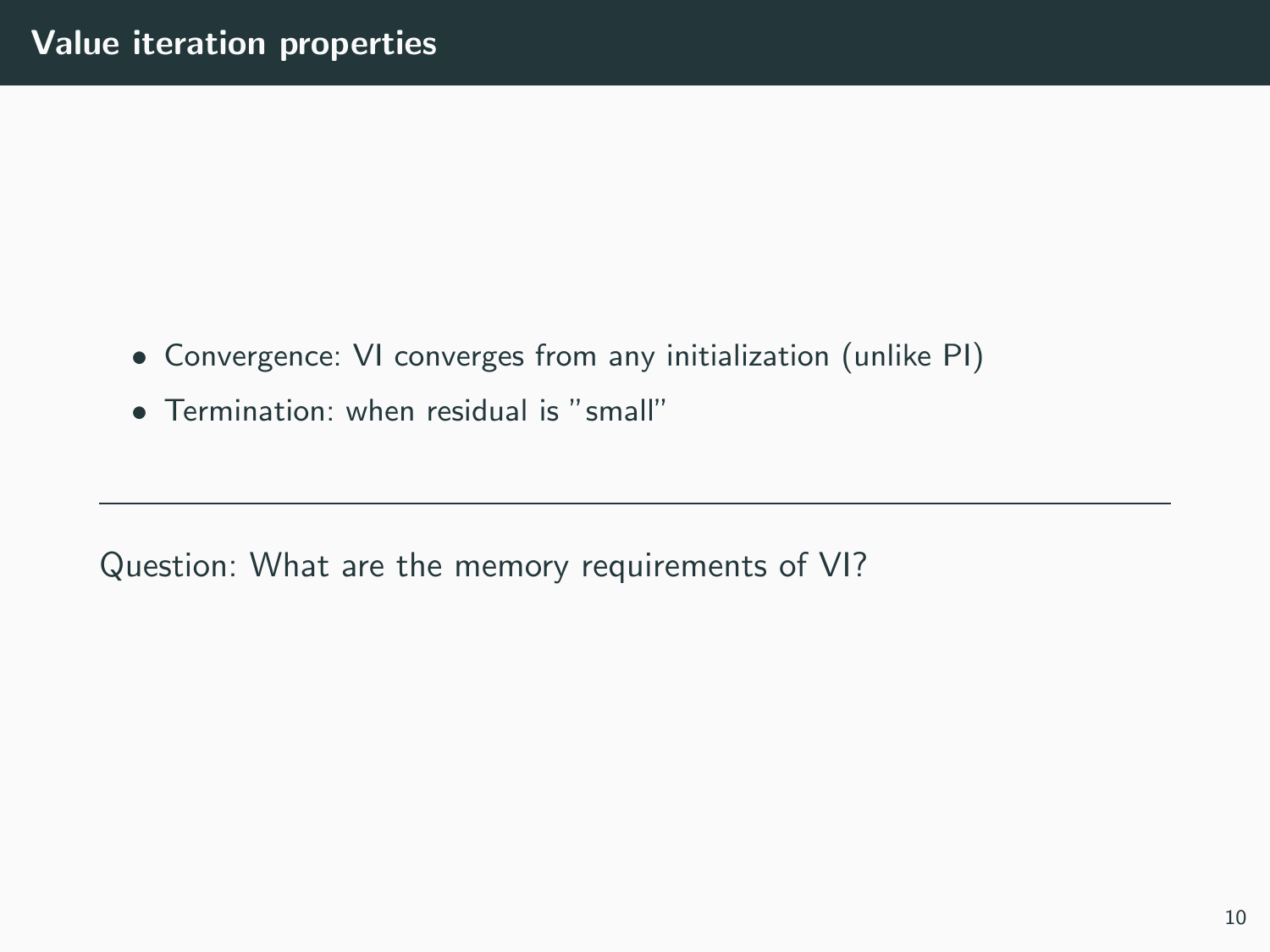- Convergence: VI converges from any initialization (unlike PI)
- Termination: when residual is "small"

Question: What are the memory requirements of VI?

• Value of each state needs to be stored twice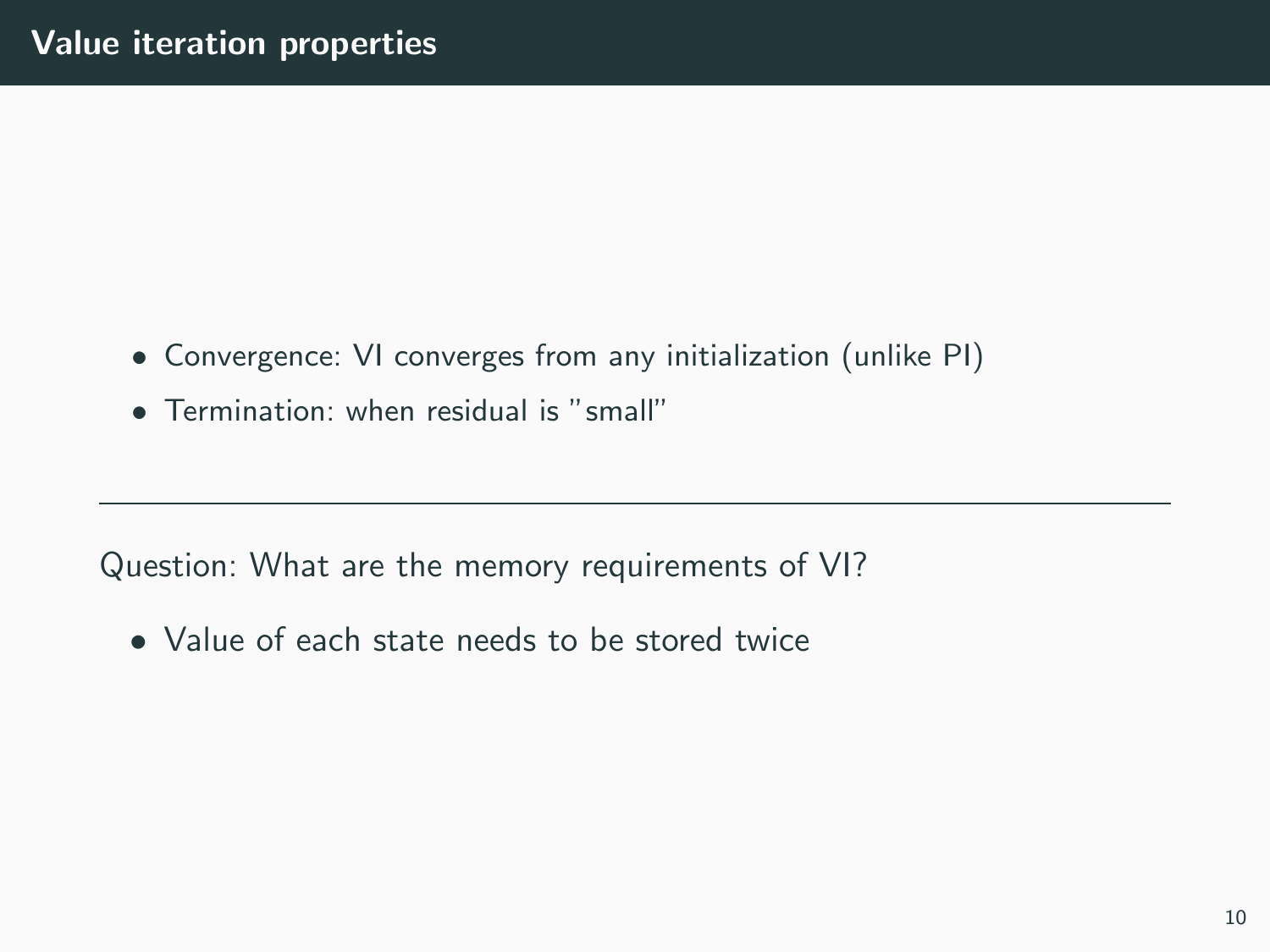<span id="page-22-0"></span>[VI extensions](#page-22-0)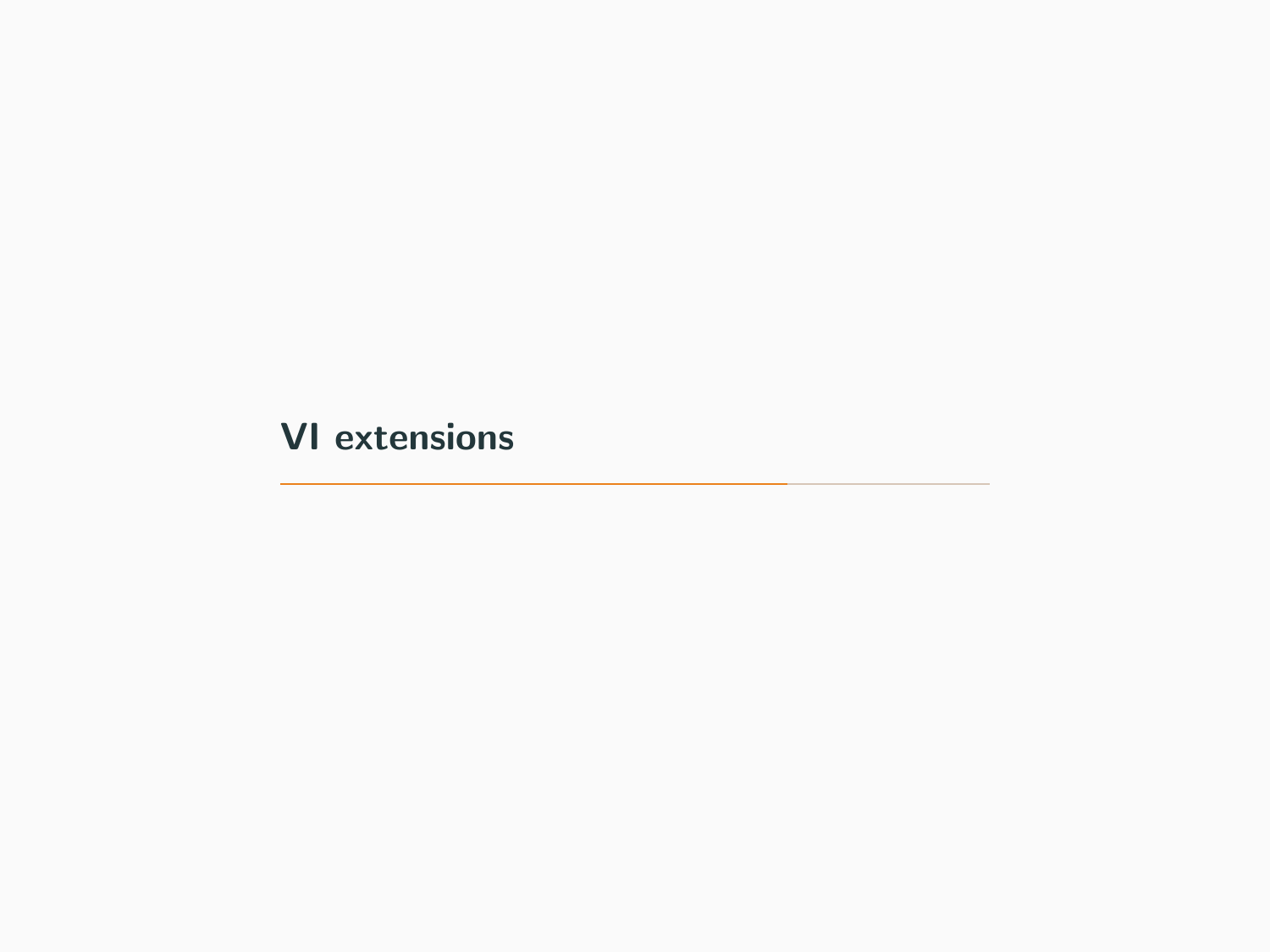### Another beautiful MDP example



• All undeclared rewards are -1

**Task:** Initialize VI with negative distance to  $S_5$  and calculate first 3 iterations of VI, with state ordering  $S_0$  to  $S_5$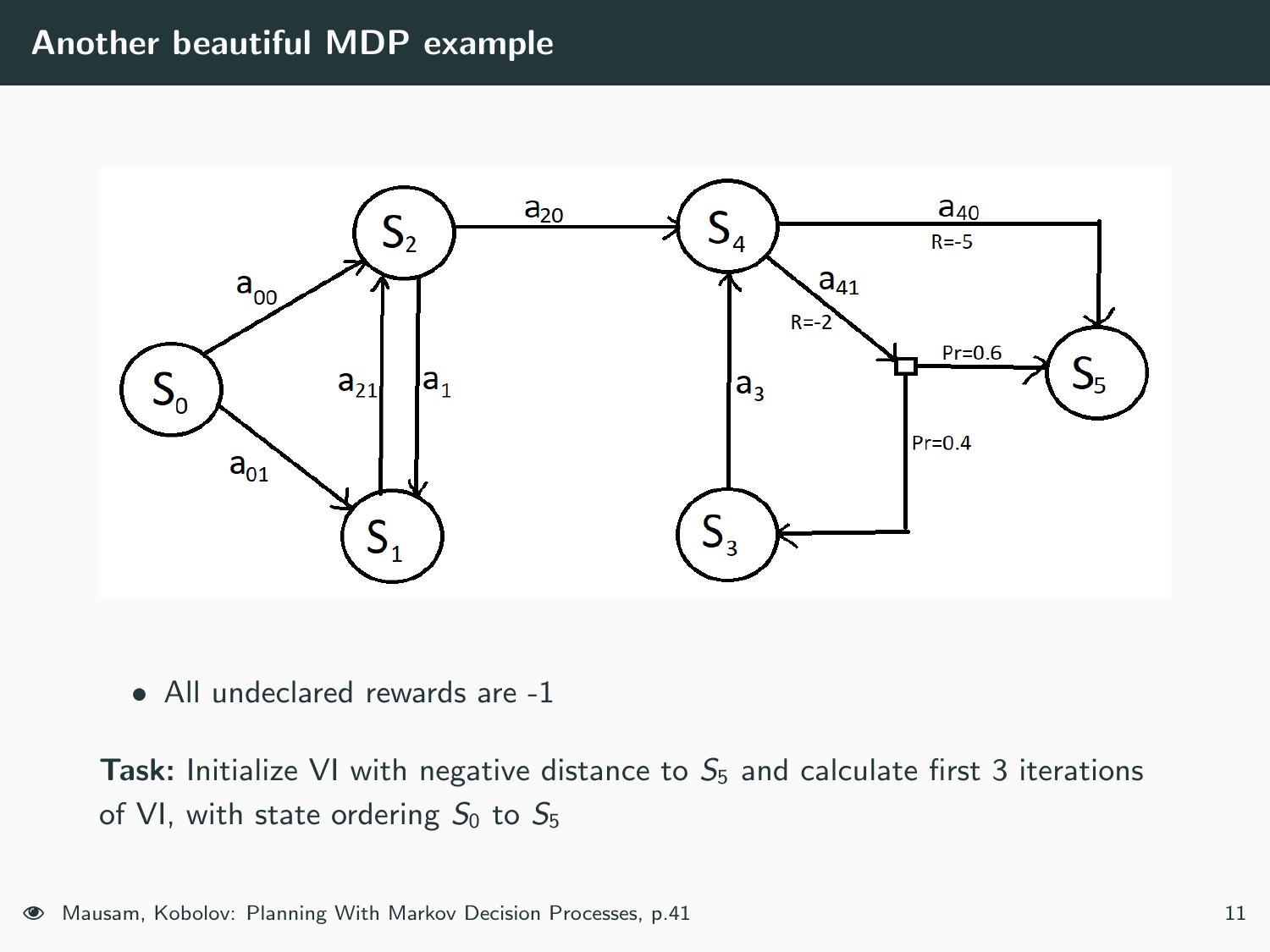- 1. initialize  $V_0$  arbitrarily for each state, e.g to 0
- 2. While  $Res^V > \epsilon$ , do:
	- 2.1 pick some state s
	- 2.2 Bellman backup  $V(s) \leftarrow \max_{a \in A} \sum_{s' \in S} T(s, a, s') [R(s, a, s') + \gamma V(s')]$
	- 2.3 Update residual at s  $Res^V(s) = |V_{old}(s) V_{new}(s)|$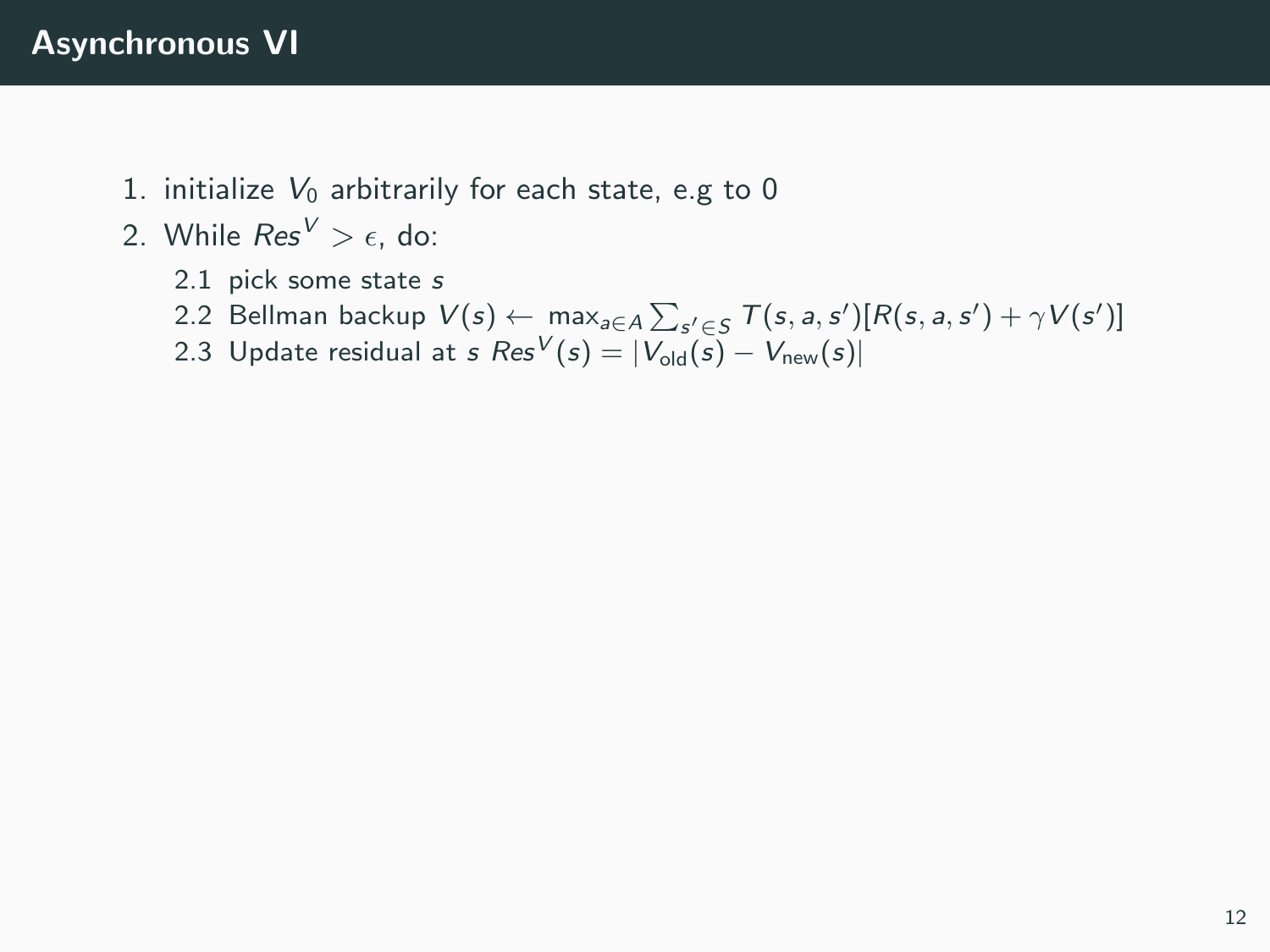- 1. initialize  $V_0$  arbitrarily for each state, e.g to 0
- 2. While  $Res^V > \epsilon$ , do:
	- 2.1 pick some state s
	- 2.2 Bellman backup  $V(s) \leftarrow \max_{a \in A} \sum_{s' \in S} T(s, a, s') [R(s, a, s') + \gamma V(s')]$
	- 2.3 Update residual at s  $Res^V(s) = |V_{old}(s) V_{new}(s)|$

Question: Memory requirements compared to VI?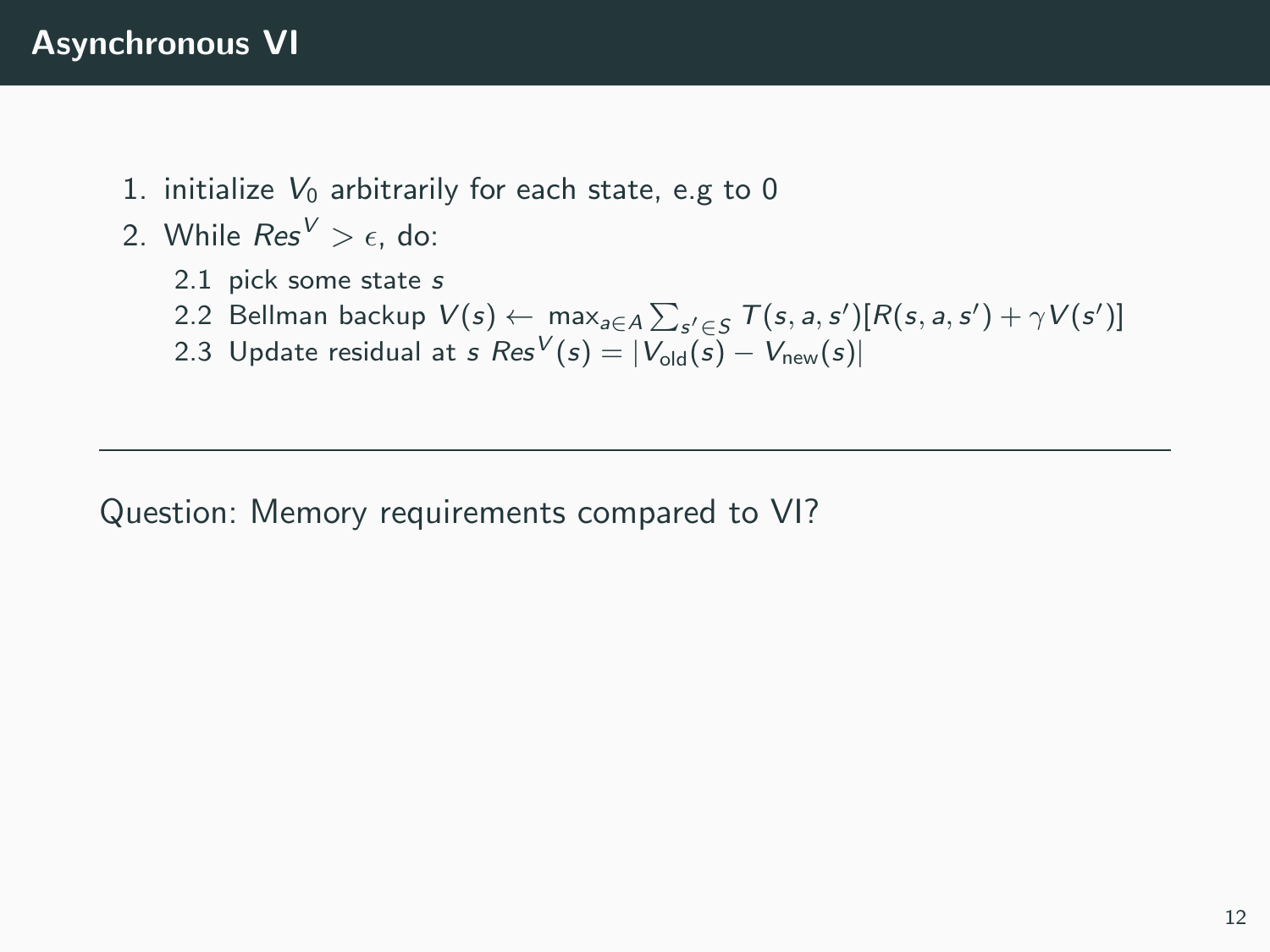- 1. initialize  $V_0$  arbitrarily for each state, e.g to 0
- 2. While  $Res^V > \epsilon$ , do:
	- 2.1 pick some state s
	- 2.2 Bellman backup  $V(s) \leftarrow \max_{a \in A} \sum_{s' \in S} T(s, a, s') [R(s, a, s') + \gamma V(s')]$
	- 2.3 Update residual at s  $Res^V(s) = |V_{old}(s) V_{new}(s)|$

Question: Memory requirements compared to VI?

Question: Convergence condition?

• Asymptotic as VI under condition that every state visited  $\infty$  often.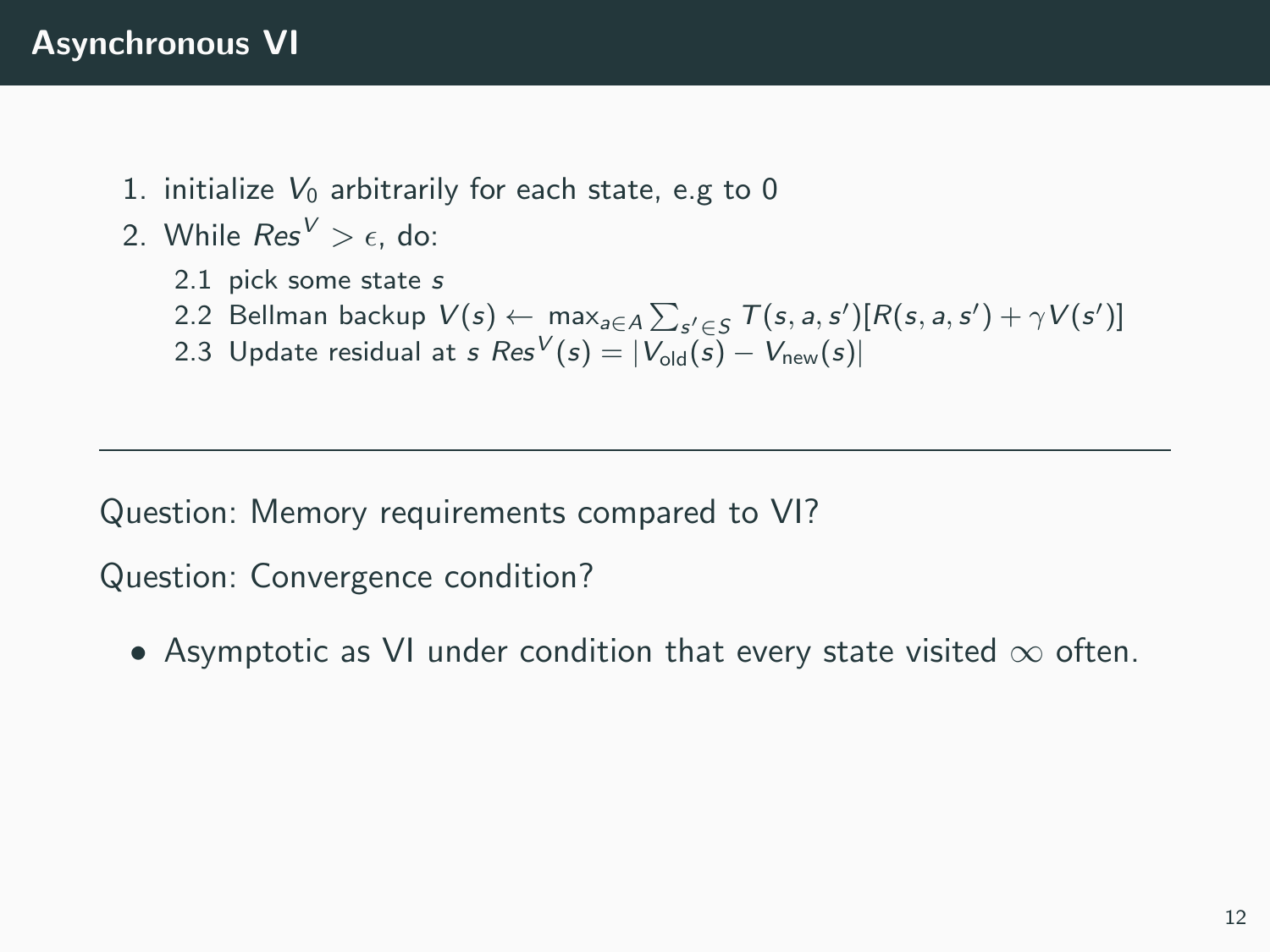- 1. initialize  $V_0$  arbitrarily for each state, e.g to 0
- 2. While  $Res^V > \epsilon$ , do:
	- 2.1 pick some state s
	- 2.2 Bellman backup  $V(s) \leftarrow \max_{a \in A} \sum_{s' \in S} T(s, a, s') [R(s, a, s') + \gamma V(s')]$
	- 2.3 Update residual at s  $Res^V(s) = |V_{old}(s) V_{new}(s)|$

Question: Memory requirements compared to VI?

Question: Convergence condition?

• Asymptotic as VI under condition that every state visited  $\infty$  often.

Question: How to pick s in 2.1?

• Simplest is Gauss-Seidel VI, that is run AVI over all states iteratively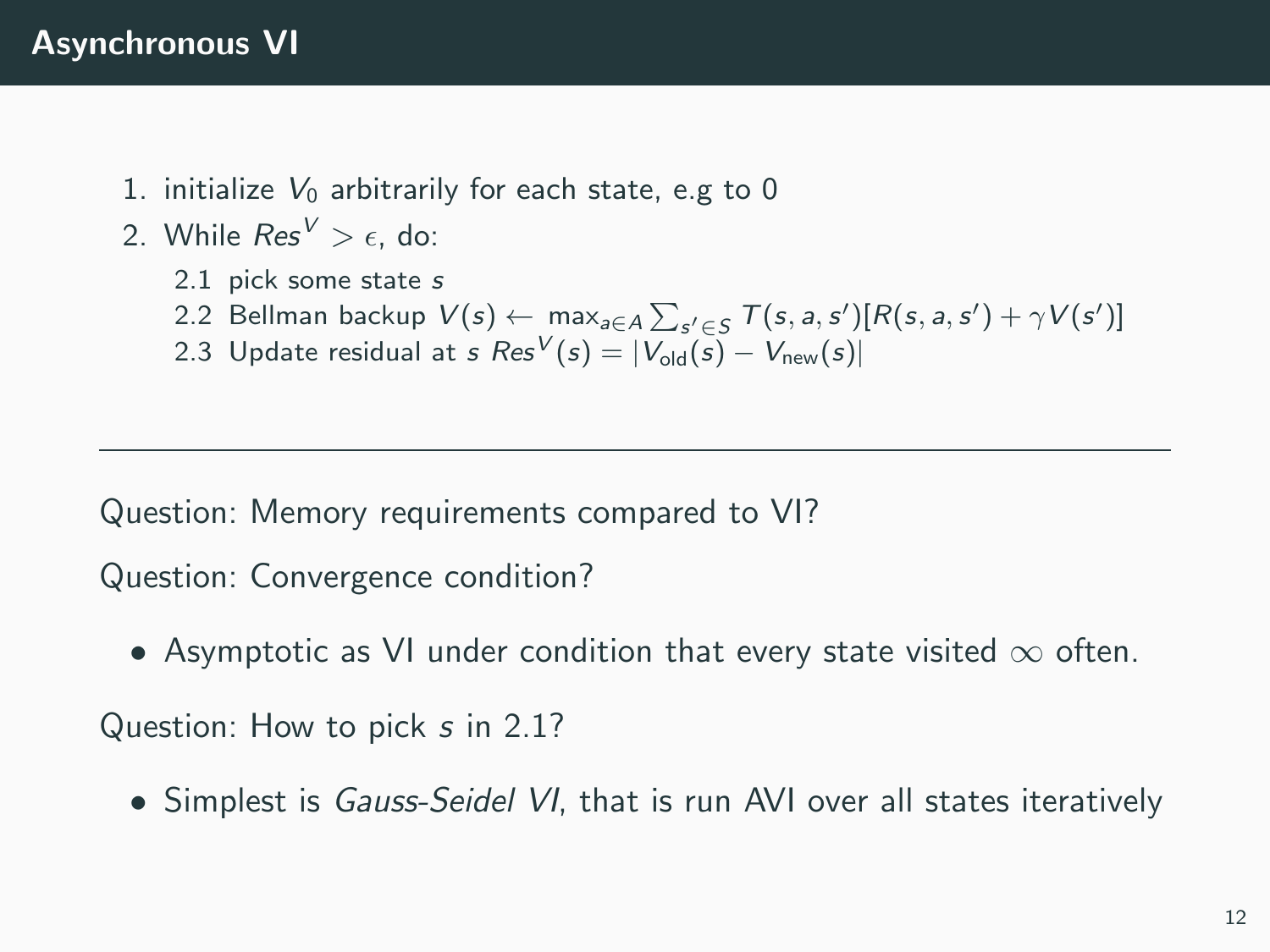• Build priority queue of states to update  $\rightarrow$  Prioritized Sweeping VI. Update states in the order of the queue. Priority function:

 $\text{priority}_{PS}(s) \leftarrow \max\{\text{priority}_{PS}(s), \max_{a \in A} \{ T(s, a, s') \text{Res}^{V}(s') \} \}$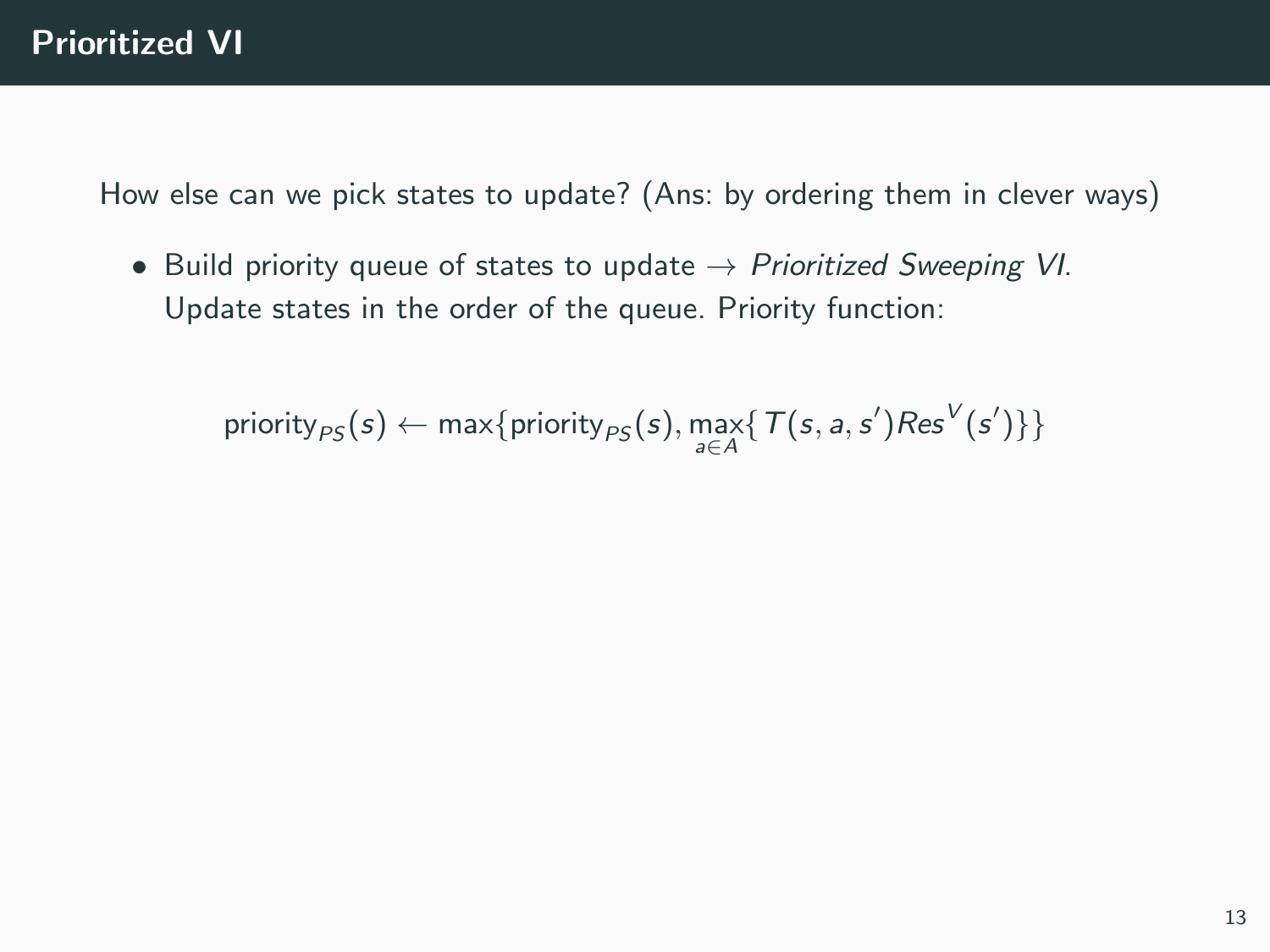• Build priority queue of states to update  $\rightarrow$  Prioritized Sweeping VI. Update states in the order of the queue. Priority function:

```
\text{priority}_{PS}(s) \leftarrow \max\{\text{priority}_{PS}(s), \max_{a \in A} \{ T(s, a, s') \text{Res}^{V}(s') \} \}
```
EXAMPLE ON BOARD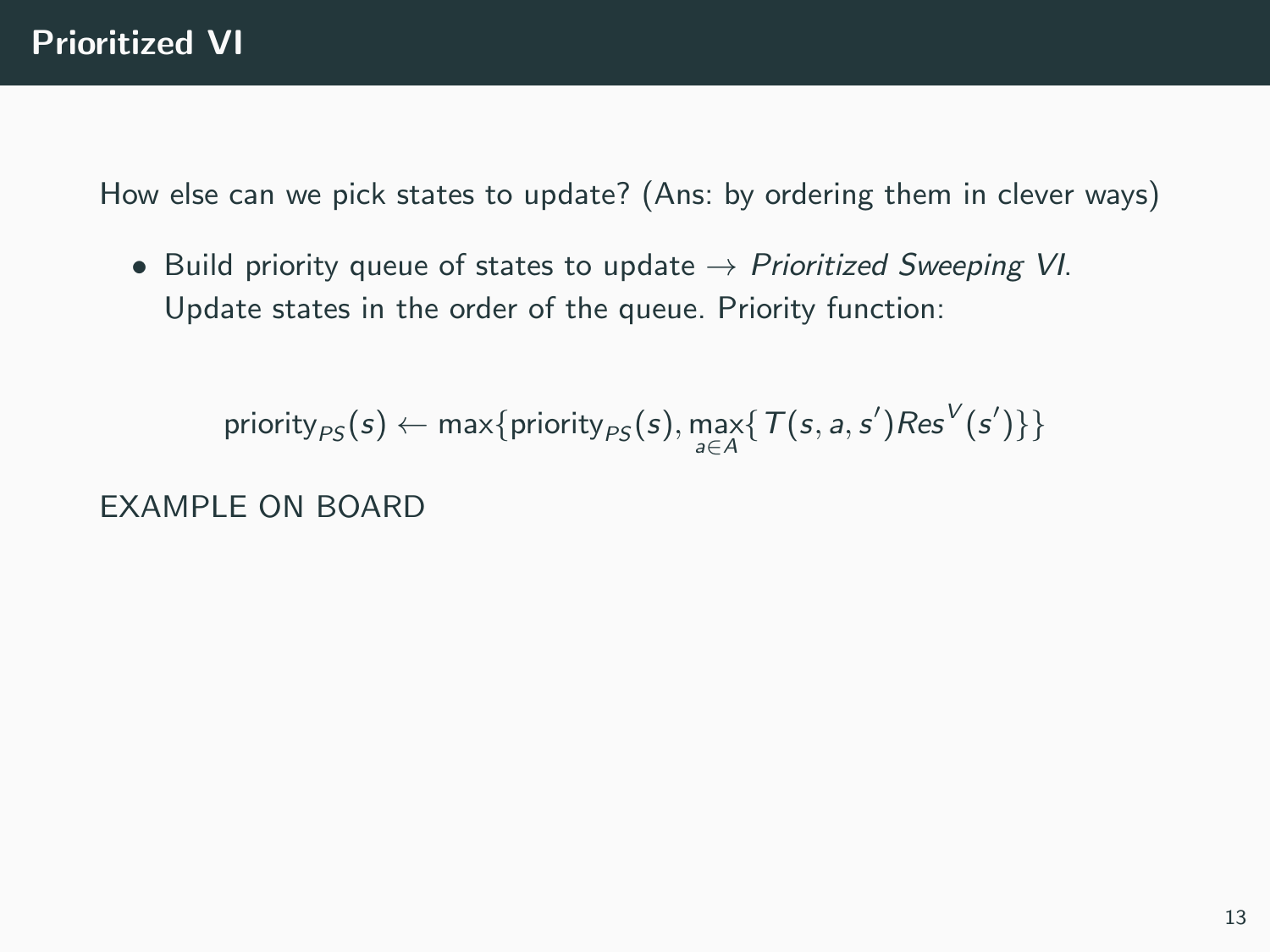• Build priority queue of states to update  $\rightarrow$  Prioritized Sweeping VI. Update states in the order of the queue. Priority function:

```
\text{priority}_{PS}(s) \leftarrow \max\{\text{priority}_{PS}(s), \max_{a \in A} \{ T(s, a, s') \text{Res}^{V}(s') \} \}
```
EXAMPLE ON BOARD

Convergence?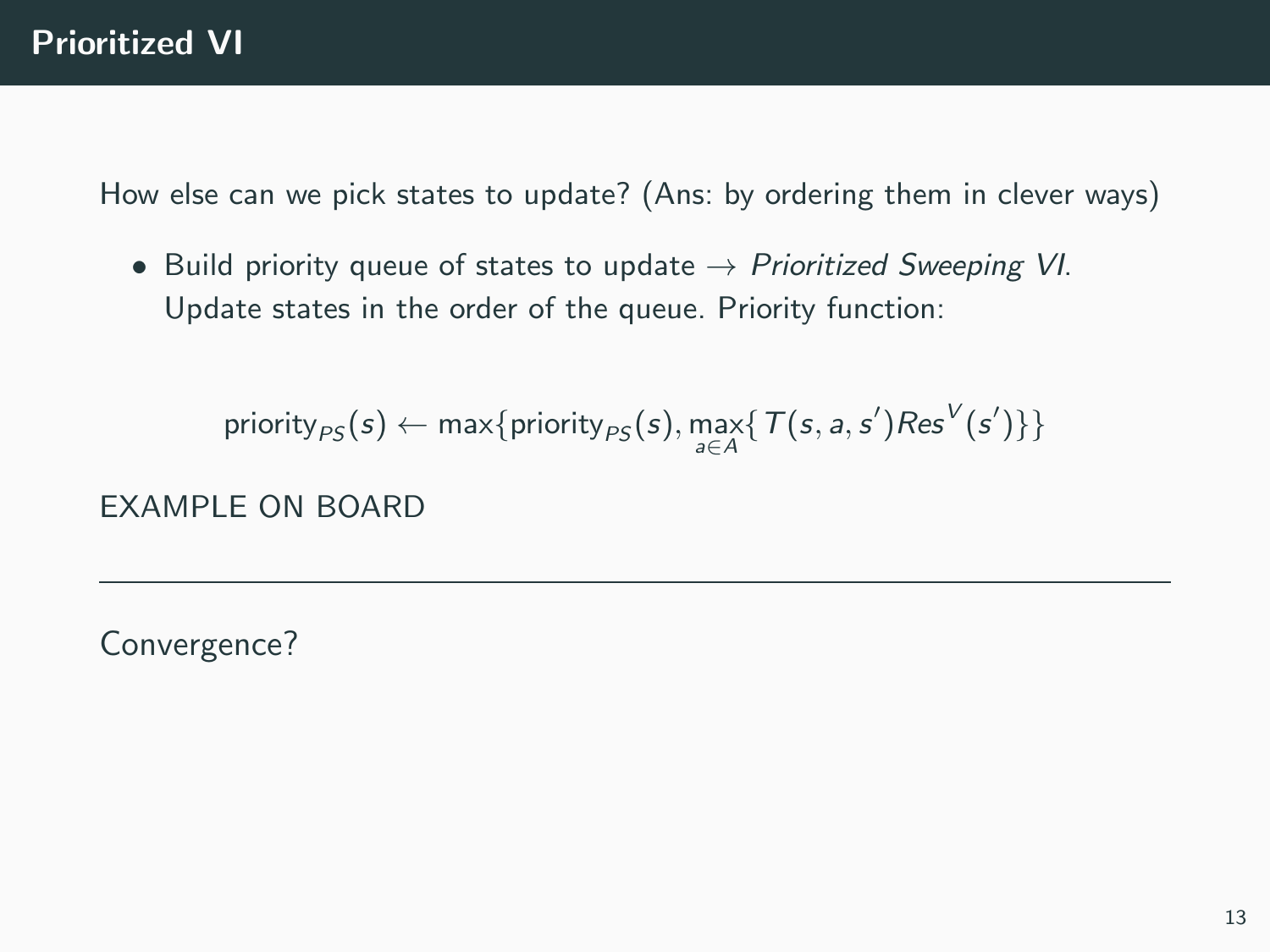• Build priority queue of states to update  $\rightarrow$  Prioritized Sweeping VI. Update states in the order of the queue. Priority function:

```
\text{priority}_{PS}(s) \leftarrow \max\{\text{priority}_{PS}(s), \max_{a \in A} \{ T(s, a, s') \text{Res}^{V}(s') \} \}
```
EXAMPLE ON BOARD

Convergence?

• If all states start with non-zero priority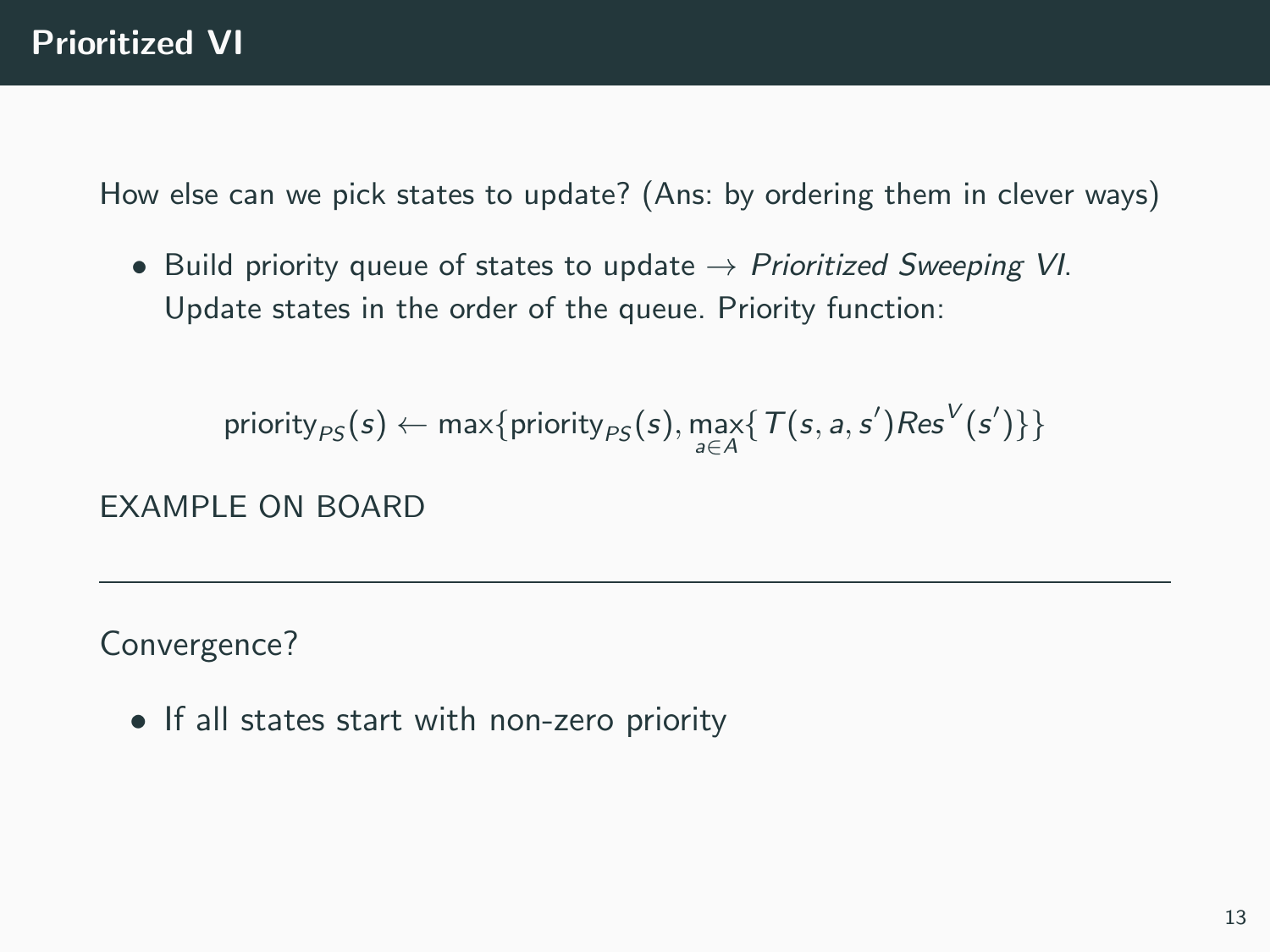• Build priority queue of states to update  $\rightarrow$  Prioritized Sweeping VI. Update states in the order of the queue. Priority function:

```
\text{priority}_{PS}(s) \leftarrow \max\{\text{priority}_{PS}(s), \max_{a \in A} \{ T(s, a, s') \text{Res}^{V}(s') \} \}
```
EXAMPLE ON BOARD

Convergence?

- If all states start with non-zero priority
- OR If you interleave regular VI sweeps with Prioritized VI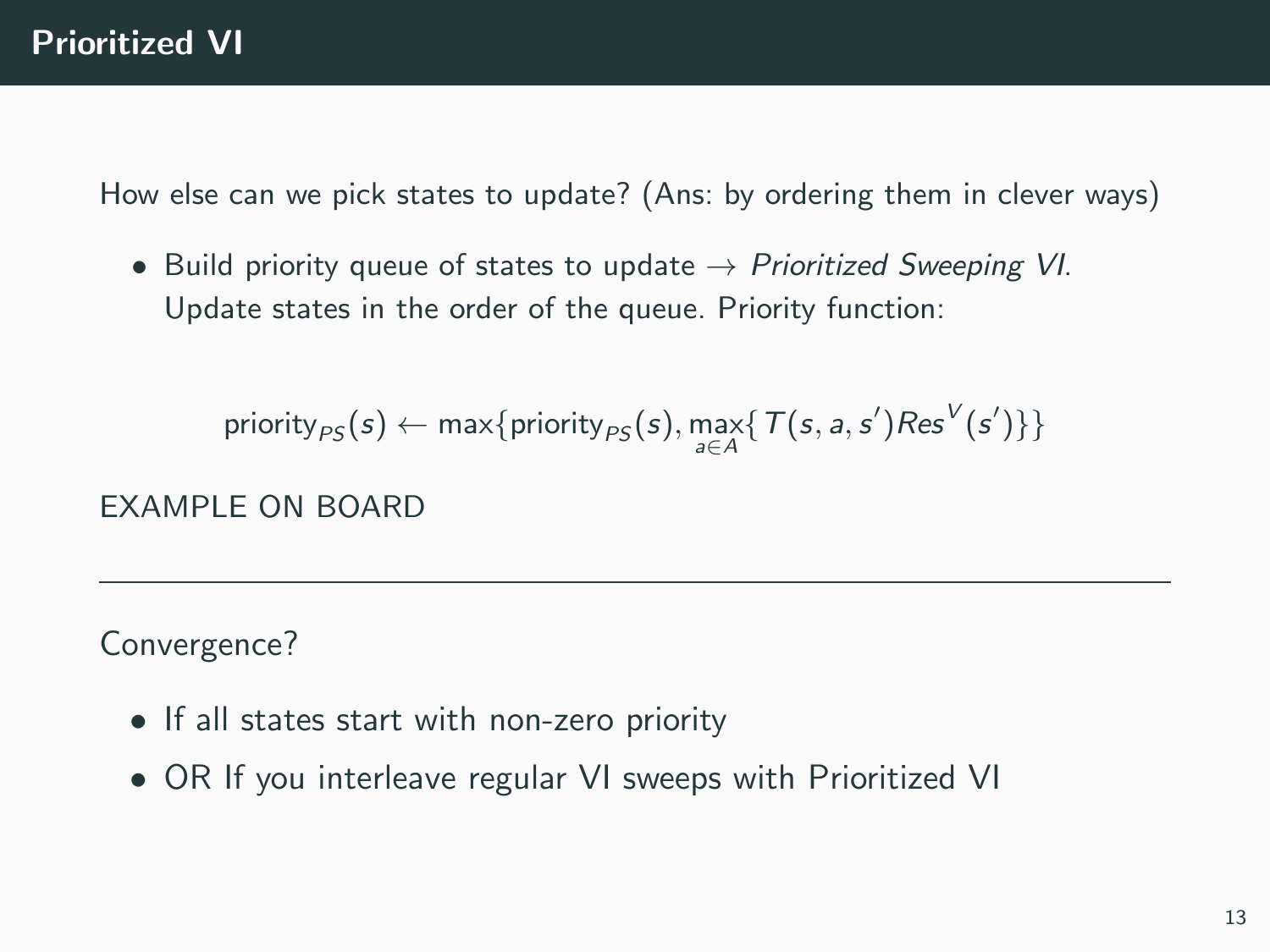• Example is Topological VI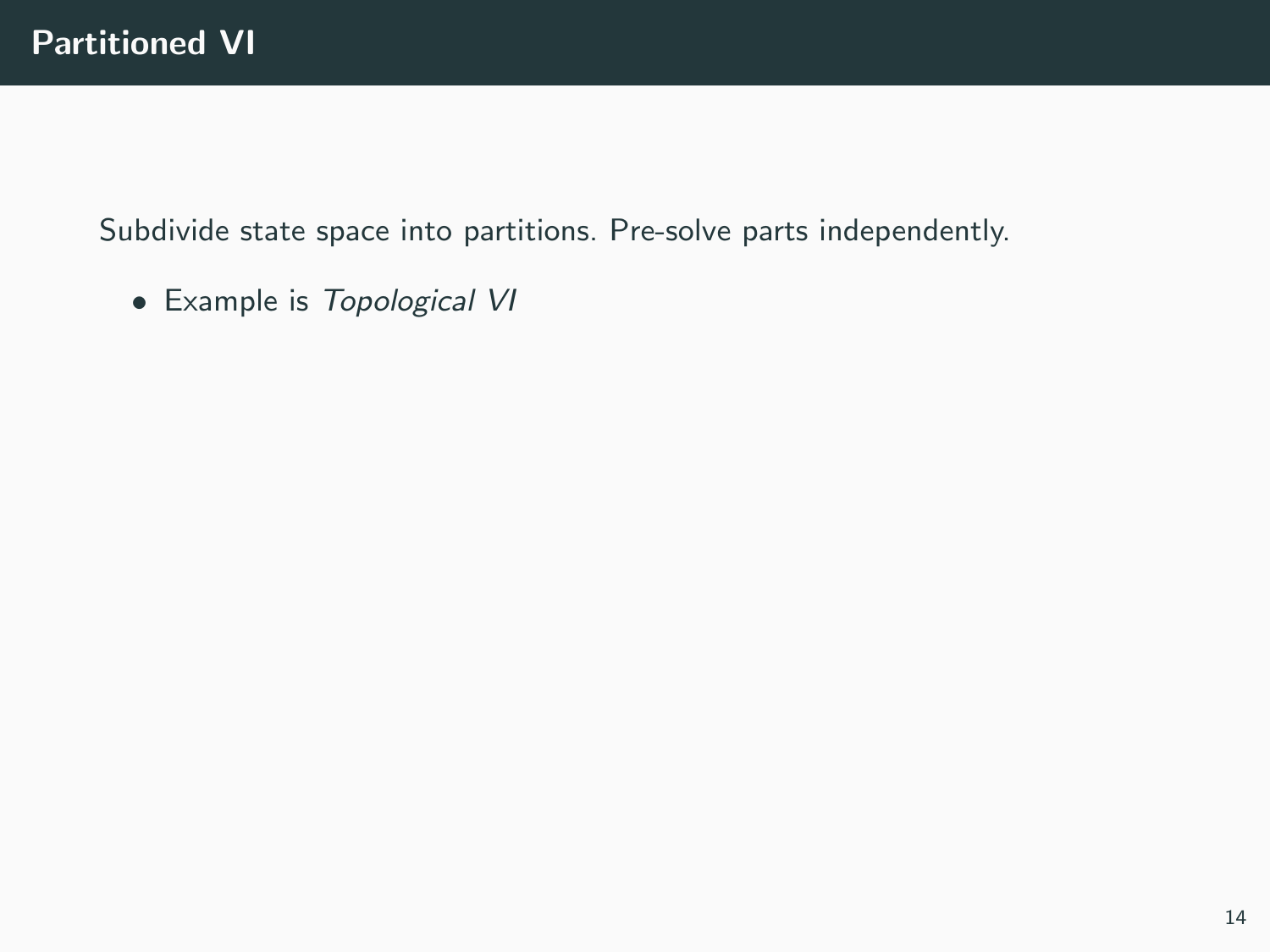• Example is Topological VI

Topological VI:

- 1. Find acyclic paritioning (by finding strongly connected components in the graph)
- 2. Run VI in each partition to convergence backward from terminal states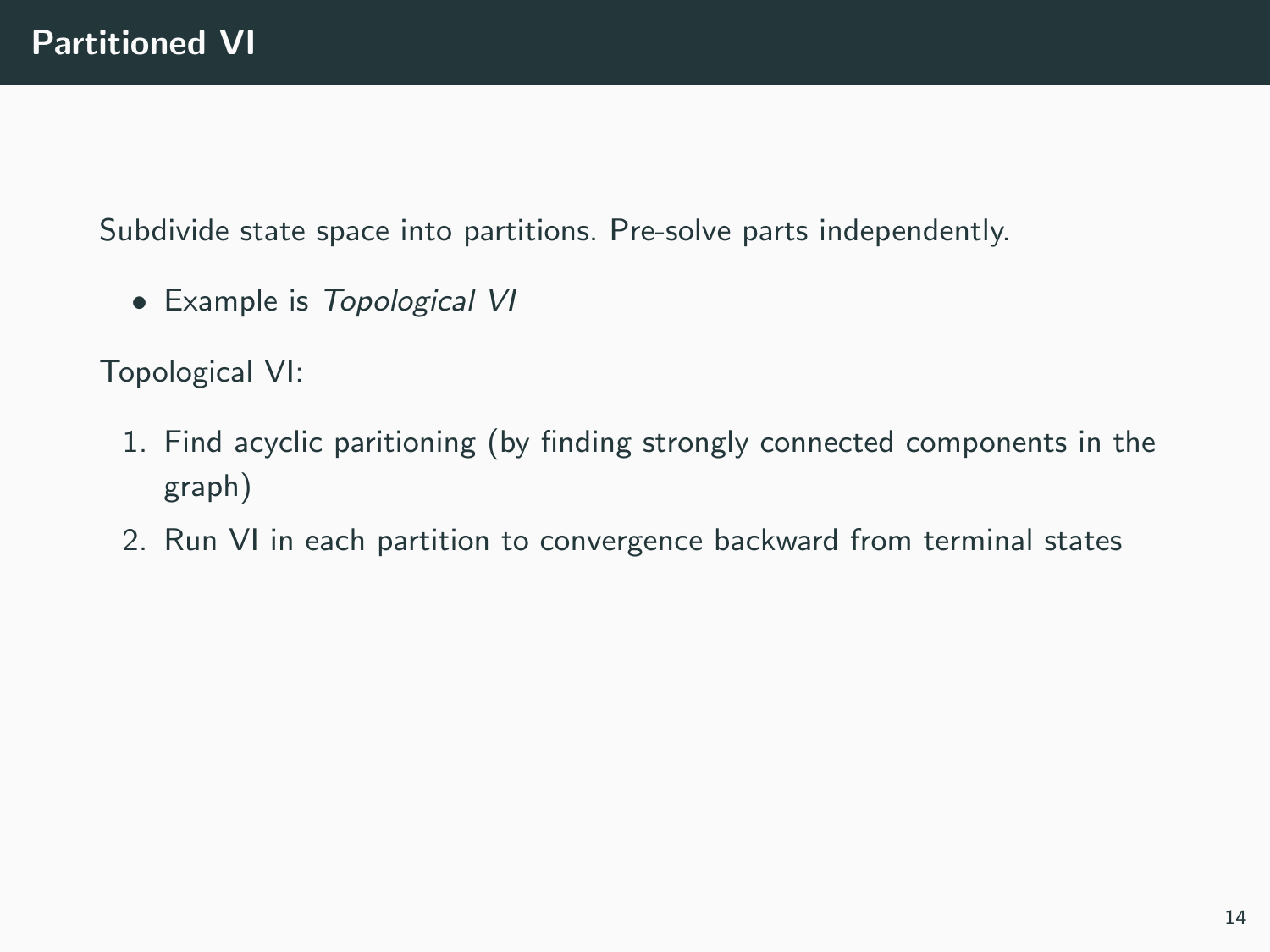• Example is Topological VI

Topological VI:

- 1. Find acyclic paritioning (by finding strongly connected components in the graph)
- 2. Run VI in each partition to convergence backward from terminal states

Question: Why acyclic partitioning?